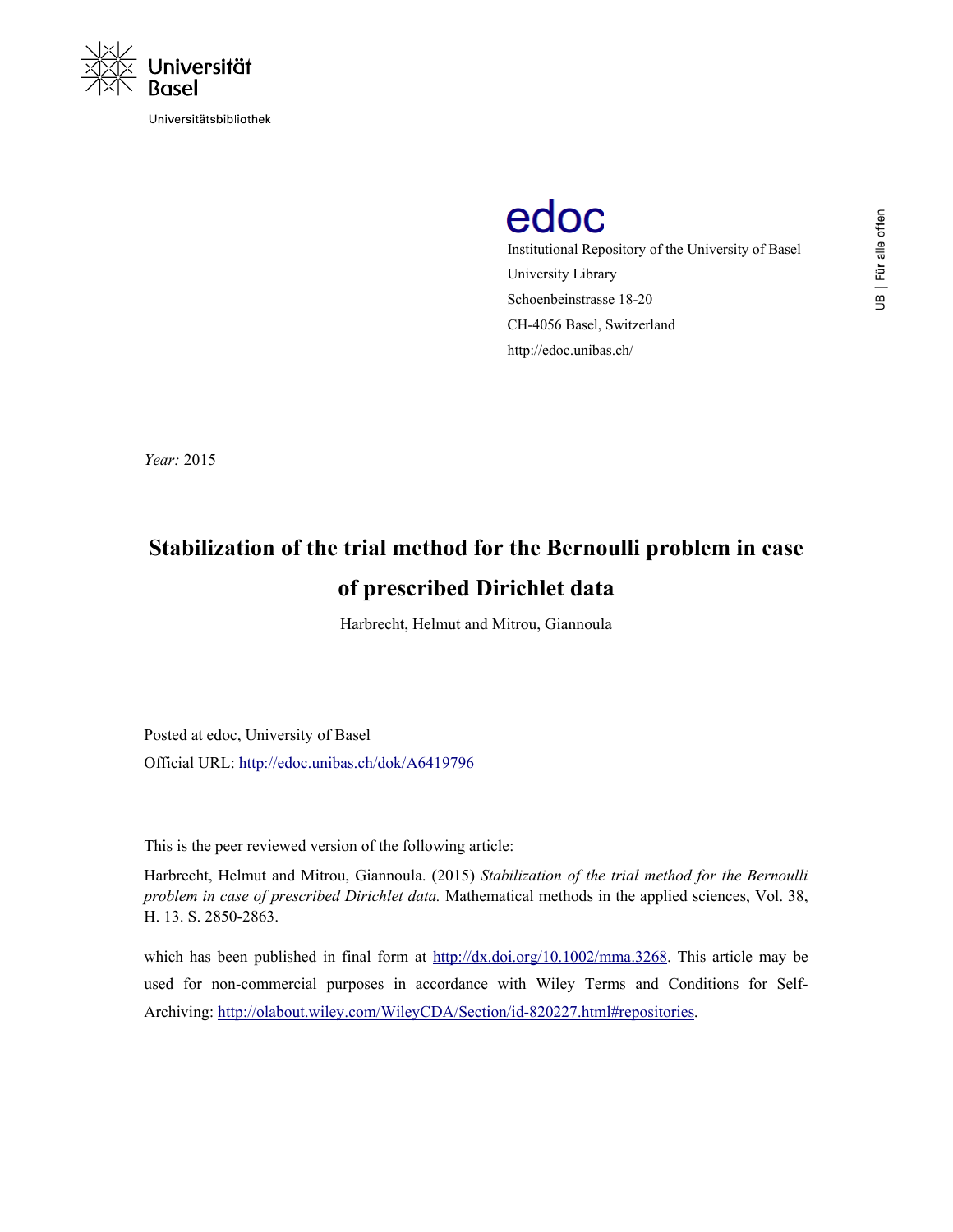<span id="page-1-0"></span>Received XXXX

Mathematical Methods in the Applied Sciences

(www.interscience.wiley.com) DOI: 10.1002/sim.0000 MOS subject classification: XXX; XXX

## Stabilization of the trial method for the Bernoulli problem in case of prescribed Dirichlet data

## Helmut Harbrecht<sup>a</sup>\*, Giannoula Mitrou<sup>a</sup>

We apply the trial method for the solution of Bernoulli's free boundary problem when the Dirichlet boundary condition is imposed for the solution of the underlying Laplace equation and the free boundary is updated according to the Neumann boundary condition. The Dirichlet boundary value problem for the Laplacian is solved by an exponentially convergent boundary element method. The update rule for the free boundary is derived from the linearization of the Neumann data around the actual free boundary. With the help of shape sensitivity analysis and Banach's fixed-point theorem, we shed light on the convergence of the respective trial method. Especially, we derive a stabilized version of this trial method. Numerical examples validate the theoretical findings. Copyright © 2009 John Wiley & Sons, Ltd.

Keywords: free boundary problems; boundary element method; trial method; fixed-point method

## 1. Introduction

## 1.1. Motivation and background

Free boundary problems are boundary value problems which include a partial differential equation in the domain and boundary conditions on the boundary of the domain, a part of which is unknown, the so-called free boundary. On the free boundary, there are given the complete Cauchy data which serve different purposes. The Dirichlet boundary condition is used to solve the differential equation and the Neumann boundary condition is used to find the geometry of the free boundary, or vice versa. This means for a numerical method that the free boundary can be updated either according to the Dirichlet boundary condition at the free boundary or according to the Neumann boundary condition. In general, this choice depends on the physical properties of the free boundary problem under consideration. Among the existing methods for solving free boundary problems, such as the level set method [\[5,](#page-12-0) [14\]](#page-13-0) or the shape optimization method [\[8,](#page-13-1) [11,](#page-13-2) [12,](#page-13-3) [23\]](#page-13-4), we investigate here the trial method [\[6,](#page-13-5) [9,](#page-13-6) [10,](#page-13-7) [23,](#page-13-4) [24\]](#page-13-8).

Unlike the usual technique of updating the free boundary according to the Dirichlet boundary condition, we derive update rules according to the Neumann boundary condition. Some theoretical results concerning the convergence of the respective trial method can be found in [\[1\]](#page-12-1). There is nevertheless, to the best of our knowledge, no article with numerical results on this trial method apart from the case of axially symmetric domains. For instance, in [\[20\]](#page-13-9), there has been shown that updating the free boundary according to the Neumann boundary condition makes the trial method easier under certain circumstances.

## 1.2. Bernoulli's free boundary problem

Bernoulli's free boundary problem can be viewed as the prototype of a large class of stationary free boundary problems involved in many applications such as fluid dynamics, optimal design, electromagnetics, and various other engineering fields. We refer to [\[3,](#page-12-2) [4,](#page-12-3) [22\]](#page-13-10) for a review of theoretical results concerning the existence and uniqueness of solutions to Bernoulli's free boundary problem. Results on the geometric form of the free boundary can be found in [\[2\]](#page-12-4) and the references therein.

Let  $T \subset \mathbb{R}^2$  denote a bounded domain with free boundary  $\partial T = \Gamma$ . Inside the domain  $T$ , we assume the existence of a simply connected subdomain  $S \subset T$  with fixed boundary  $\partial S = \Sigma$ . The resulting annular domain  $T \setminus \overline{S}$  is denoted by Ω and displayed in Figure [1.1.](#page-2-0) Bernoulli's free boundary problem consists now in seeking the domain Ω and the function *u* which both satisfy the

a Mathematisches Institut, Universität Basel, Rheinsprung 21, 4051 Basel, Switzerland.

<sup>∗</sup>Correspondence to: E-mail: helmut.harbrecht@unibas.ch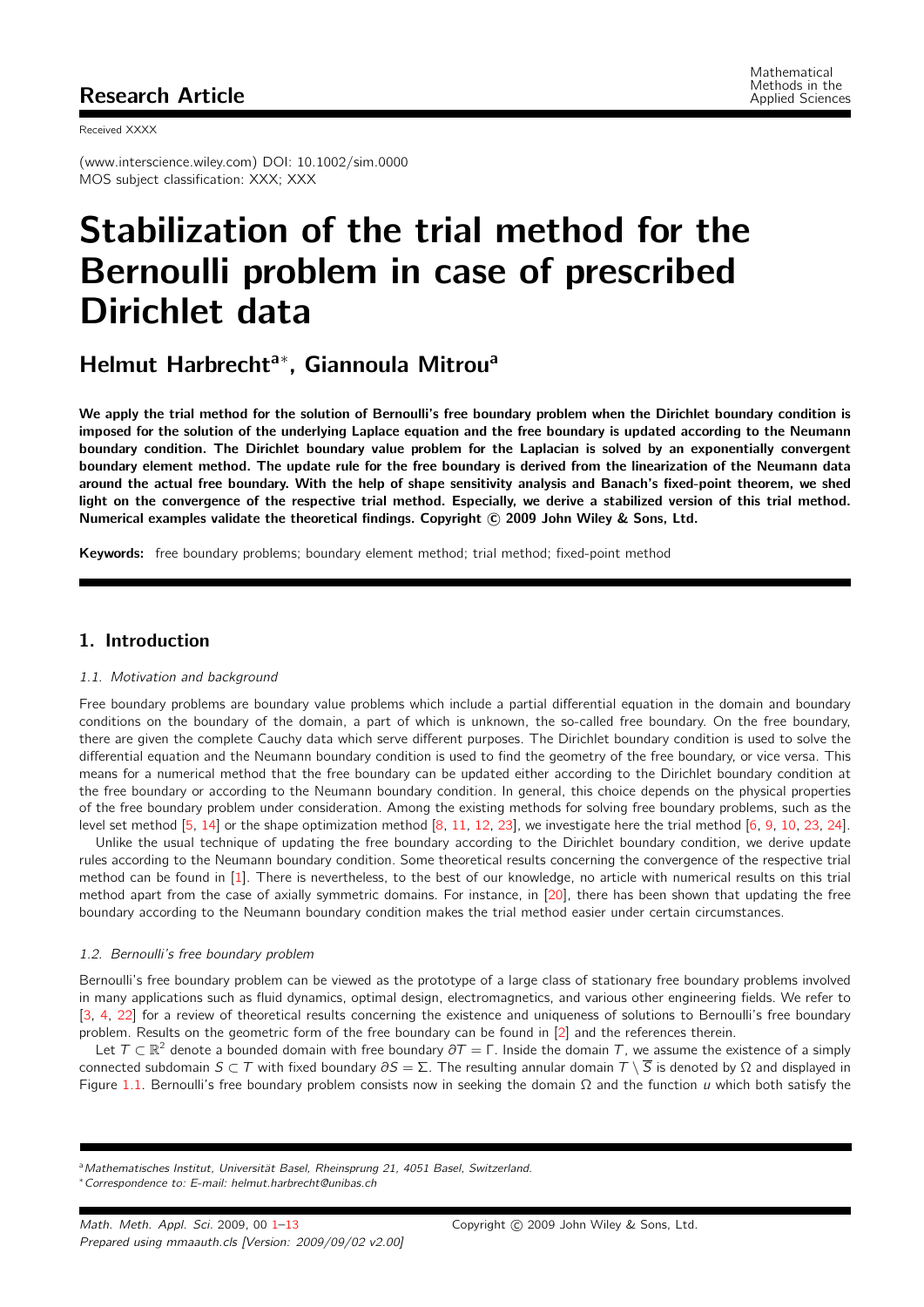

Figure 1.1. The domain  $Ω$  and its boundaries  $Γ$  and  $Σ$ .

<span id="page-2-0"></span>following overdetermined boundary value problem:

<span id="page-2-2"></span><span id="page-2-1"></span>
$$
\Delta u = 0 \quad \text{in } \Omega
$$
  
\n
$$
u = 1 \quad \text{on } \Sigma
$$
  
\n
$$
u = 0 \quad \text{on } \Gamma
$$
  
\n
$$
-\frac{\partial u}{\partial n} = \lambda \quad \text{on } \Gamma.
$$
  
\n(1.1)

Here, the vector **n** denotes the outward normal vector at the boundary  $\Gamma$  and  $\partial u/\partial \mathbf{n}$  denotes the derivative of u in the normal direction. Furthermore, the Neumann data  $\lambda$  are supposed to be positive and constant such that the solution u to [\(1.1\)](#page-2-1) is well defined and positive in Ω.

For the solution of the boundary value problem and for the subsequent analysis, we make the following assumption:

**Assumption 1.1** We assume that the domain T is starlike. The free boundary  $\Gamma$  can thus be parametrized in polar coordinates as

$$
\boldsymbol{\gamma}:[0,2\pi]\to\Gamma,\quad s\mapsto\boldsymbol{\gamma}(s)=r(s)\mathbf{e}_r(s),
$$

where  ${\bf e}_r(s)=\big(\cos(s),\sin(s)\big)^T$  stands for the unit radial vector. In particular, the radial function r(s) is supposed to be a positive function in  $C_{\text{per}}^2([0,2\pi])$ , where

$$
C_{\text{per}}^2([0, 2\pi]) = \left\{ r \in C^2([0, 2\pi]) : r^{(i)}(0) = r^{(i)}(2\pi), \ i = 0, 1, 2 \right\},\
$$

such that dist $(\Sigma, \Gamma) > 0$ .

#### 1.3. Trial method

A prominent method to solve the free boundary value problem [\(1.1\)](#page-2-1) under consideration is the trial method. It is a fixed-point type method. Here, we fix the pure Dirichlet problem as state equation and aim at updating the free boundary such that the desired Neumann boundary condition is fulfilled at the new boundary. The basic idea of this iterative scheme is described in the following algorithm:

<span id="page-2-4"></span>Algorithm 1.2 : Trial method

- 1. Choose an initial guess  $\Gamma_0$  of the free boundary.
- 2. (a) Compute the Neumann data of  $u_k$  at the boundary  $\Gamma_k$  by applying the boundary element method to the boundary value problem
	- $\Delta u_k = 0$  in  $\Omega_k$  $u_k = 1$  on  $\Sigma$  $u_k = 0$  on  $\Gamma_k$ . (1.2)

(b) Update the free boundary in the radial direction according to the update rule

<span id="page-2-5"></span><span id="page-2-3"></span>
$$
\boldsymbol{\gamma}_{k+1} = \boldsymbol{\gamma}_k + \beta \delta r_k \mathbf{e}_r. \tag{1.3}
$$

The update  $\delta r_k\in C^2_{\rm per}([0,2\pi])$  is determined by Taylor's expansion of the Neumann data, such that the Neumann boundary condition is approximately satisfied at the new boundary  $\Gamma_{k+1}$ . The parameter  $\beta$  stands for a correction factor.

3. Iterate step 2 until the process becomes stationary up to a specified precision.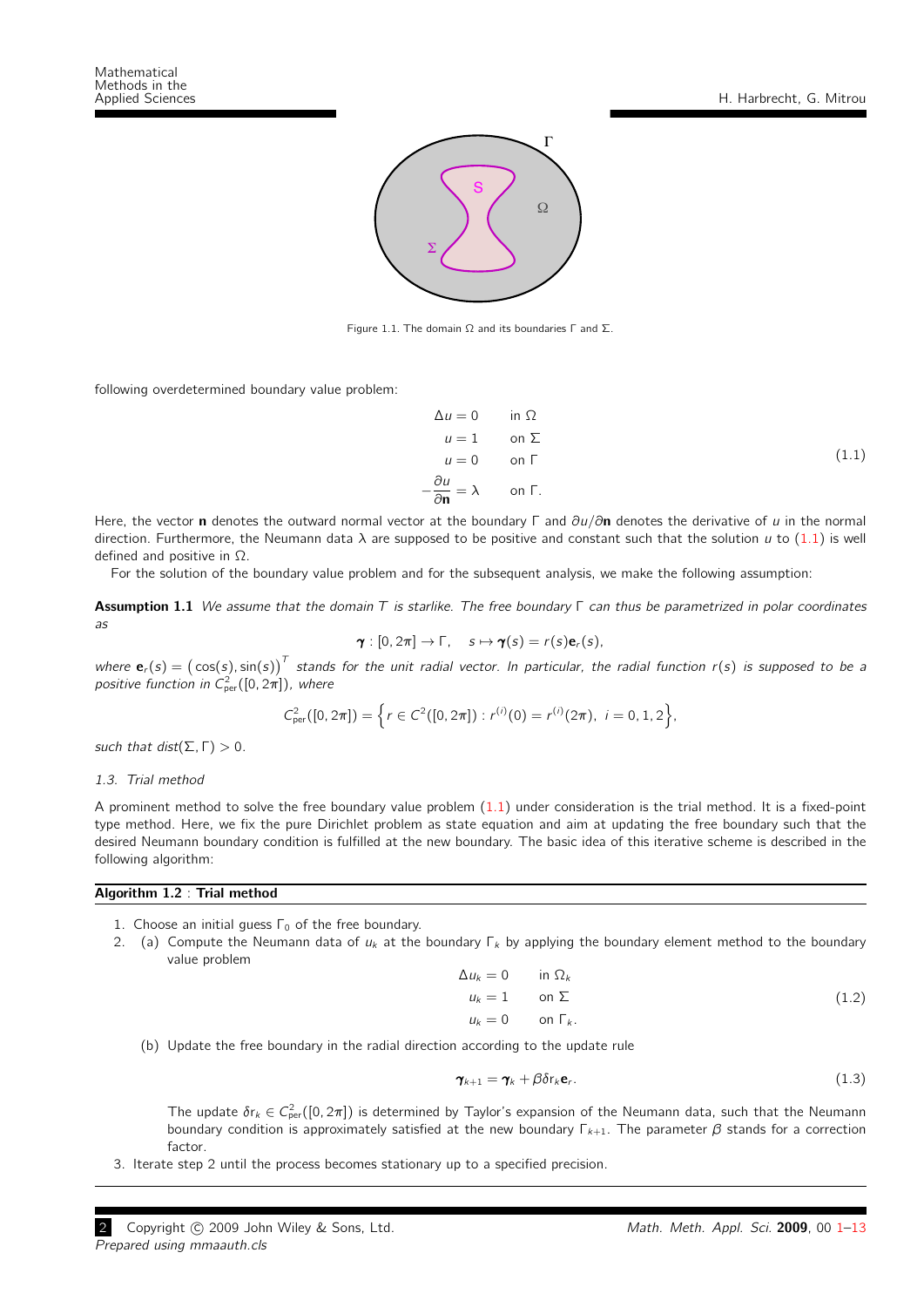The use of a first order Taylor expansion when the free boundary is updated according to the Dirichlet boundary condition at the boundary  $\Gamma_k$  has been proposed for example in [\[9,](#page-13-6) [24\]](#page-13-8). Moreover, the choice of the update to be in the radial direction arises naturally from the parametrization of the boundaries provided by Assumption [1.1](#page-2-2) and equation [\(1.3\)](#page-2-3), respectively. In particular, since the radial direction does not depend on the actual boundary, it simplifies the computation of the associated derivatives.

#### 1.4. Organization of the article

The remainder of this article is organized as follows. In Section [2,](#page-3-0) after a brief review of results from shape sensitivity analysis, we compute the Neumann data's first order Taylor expansion around the actual free boundary. This yields a first update rule for the free boundary. In Section [3,](#page-6-0) the numerical realization of the free boundary problem is introduced. First, the free boundary is discretized in Subsection [3.1.](#page-6-1) Then, in Subsection [3.2,](#page-7-0) we present the boundary element method to determine the Neumann data of the function  $u$ . Some numerical tests for the update rule  $(1.3)$  are performed in Subsection [3.3.](#page-7-1) They show numerical difficulties, especially if the free boundary is not convex. Section [4](#page-8-0) is thus dedicated to the convergence analysis of the trial method, due to which we propose to modify the update rule such that the convergence is improved. The feasibility of the resulting trial method is shown by numerical results in Subsection [4.4.](#page-11-0) Finally, in Section [5,](#page-12-6) the article's conclusion is drawn.

## <span id="page-3-0"></span>2. Derivation of the update rule

#### 2.1. Background in shape sensitivity analysis

We shall give a brief background in shape sensitivity analysis, necessary for our further computations. For all the details, especially the proof of Lemma [2.4,](#page-3-1) we address the reader to [\[7,](#page-13-11) [15,](#page-13-12) [16,](#page-13-13) [19\]](#page-13-14).

Let  $V: \Omega \to \mathbb{R}^2$  be a sufficiently smooth perturbation field which does not change the interior boundary  $\Sigma$ , i.e.,  $V|_{\Sigma} = 0$ . Then, given a small parameter  $\varepsilon > 0$ , the perturbed domain  $\Omega_{\varepsilon} = \Omega_{\varepsilon}[\mathbf{V}]$  is defined via

$$
\Omega_{\varepsilon} := \left\{ (\mathbf{I} + \varepsilon \mathbf{V})(\mathbf{x}) : \mathbf{x} \in \Omega \right\}.
$$

Consequently, the associated perturbation of the outer boundary Γ is

<span id="page-3-2"></span>
$$
\Gamma_{\varepsilon} := \{ (\mathbf{I} + \varepsilon \mathbf{V})(\mathbf{x}) : \mathbf{x} \in \Gamma \}.
$$

On the domains  $\Omega$  and  $\Omega_\varepsilon$  with interior boundary  $\Sigma$  and outer boundaries Γ and Γ<sub>ε</sub>, respectively, the functions u and u<sub>ε</sub> are defined as the solutions to the boundary value problems

$$
\Delta u = 0 \quad \text{in } \Omega, \qquad \Delta u_{\varepsilon} = 0 \quad \text{in } \Omega_{\varepsilon},
$$
  
\n
$$
u = 1 \quad \text{on } \Sigma, \qquad u_{\varepsilon} = 1 \quad \text{on } \Sigma, \qquad (2.1)
$$
  
\n
$$
u = 0 \quad \text{on } \Gamma, \qquad u_{\varepsilon} = 0 \quad \text{on } \Gamma_{\varepsilon}.
$$

The relation between u and  $u_{\varepsilon}$  for small values of  $\varepsilon$  is subject of the shape sensitivity analysis. As an important concept, the material derivative *ù* is introduced. It is computed by pulling back  $u_{\epsilon}$  to the unperturbed domain Ω, i.e., by differentiating  $u^{\varepsilon}(\mathbf{x}) := (u_{\varepsilon} \circ (\mathbf{I} + \varepsilon \mathbf{V}))(\mathbf{x}) = u_{\varepsilon}(\mathbf{x}_{\varepsilon}).$ 

**Definition 2.1** The material derivative of u in the direction  $V$  is defined as the limit

$$
\dot{u}[\mathbf{V}](\mathbf{x}) := \frac{du^{\varepsilon}[\mathbf{V}](\mathbf{x})}{d\varepsilon}\Big|_{\varepsilon=0} = \lim_{\varepsilon \to 0} \frac{u^{\varepsilon}[\mathbf{V}](\mathbf{x}) - u(\mathbf{x})}{\varepsilon}, \quad \mathbf{x} \in \Omega.
$$

In contrast, the direct differentiation of  $u_{\epsilon}(x)$  leads to the local shape derivative.

**Definition 2.2** The local shape derivative of u in the direction  $V$  is given by

$$
\delta u[\mathbf{V}](\mathbf{x}) := \frac{du_{\varepsilon}[\mathbf{V}](\mathbf{x})}{d\varepsilon}\Big|_{\varepsilon=0} = \lim_{\varepsilon \to 0} \frac{u_{\varepsilon}[\mathbf{V}](\mathbf{x}) - u(\mathbf{x})}{\varepsilon}, \quad \mathbf{x} \in \Omega.
$$

<span id="page-3-3"></span>The relation between the material and the local shape derivative is expressed in the following remark.

**Remark 2.3** The chain rule combines the material and the local shape derivative by the relation

$$
\dot{u}[\mathbf{V}] = \delta u[\mathbf{V}] + \langle \nabla u, \mathbf{V} \rangle.
$$

<span id="page-3-1"></span>The local shape derivative of  $u$  from the boundary value problem  $(2.1)$  reads as follows.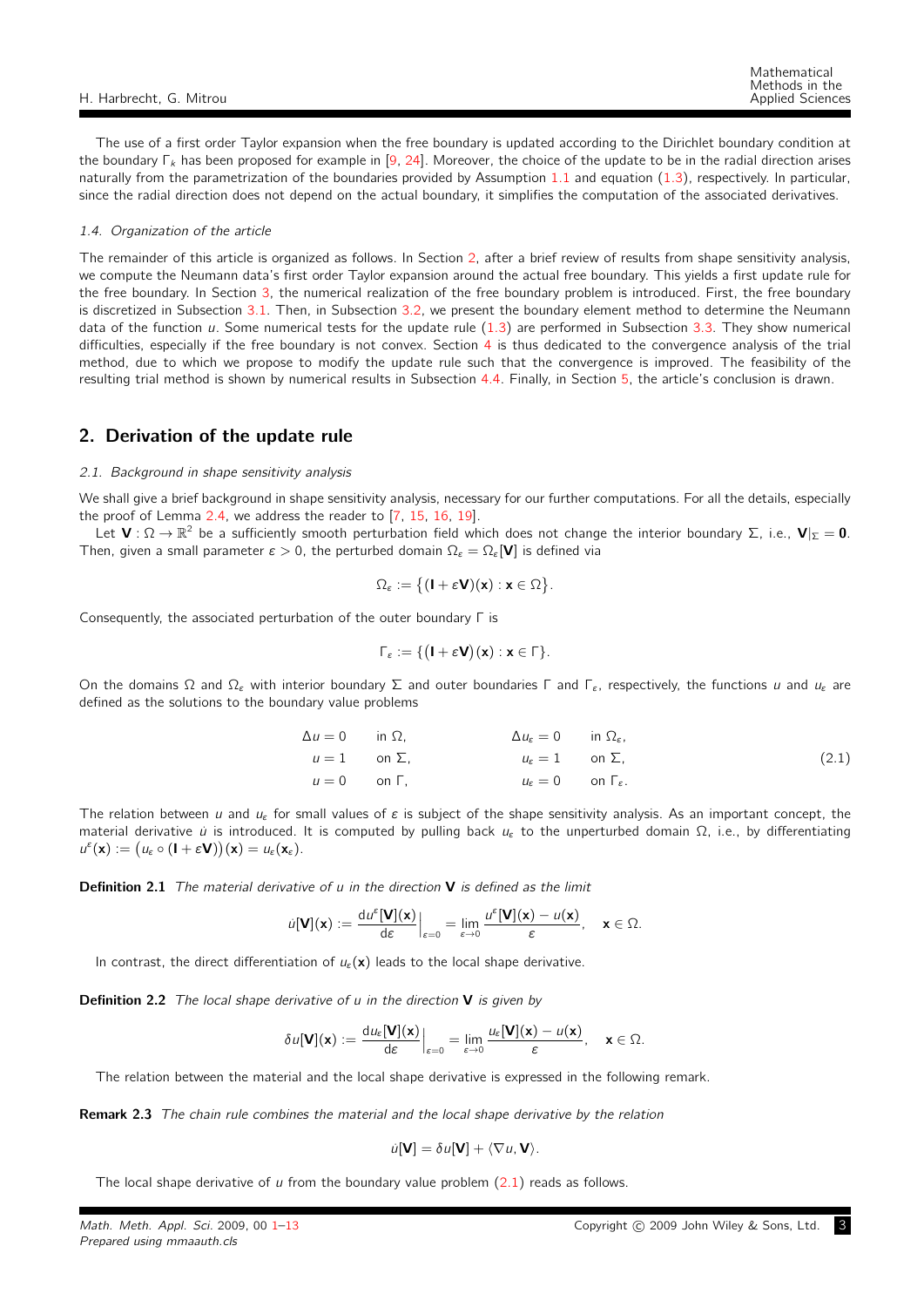Lemma 2.4 The local shape derivative  $\delta u$  under the perturbation V is given as the solution of the boundary value problem

<span id="page-4-7"></span>
$$
\Delta \delta u = 0 \qquad \text{in } \Omega
$$
  
\n
$$
\delta u = 0 \qquad \text{on } \Sigma
$$
  
\n
$$
\delta u = -\frac{\partial u}{\partial \mathbf{n}} \langle \mathbf{V}, \mathbf{n} \rangle \qquad \text{on } \Gamma.
$$
\n(2.2)

We finally like to mention at the end of this subsection that a smooth boundary variation  $\bf V$  :  $\Gamma\to\mathbb R^2$  which acts on the free boundary Γ can always smoothly be extended to a domain perturbation  $\widetilde{\mathbf{V}}:\Omega\to\mathbb{R}^2$  such that  $\widetilde{\mathbf{V}}|_{\Gamma}=\mathbf{V}$ . This is important for our subsequent analysis since each iteration of the trial method imposes a boundary variation in the direction  $V = \delta r_k e_r$ .

#### 2.2. Taylor's expansion

As step 2b of the Algorithm [1.2](#page-2-4) indicates, the trial method requires an update rule for the free boundary, which moves the old trial free boundary in the radial direction. Suppose that the actual boundary is Γ<sub>k</sub>. Then, the corresponding state  $u_k$  satisfies the boundary value problem [\(1.2\)](#page-2-5). The update function  $\delta r_k\in C^2_{\rm per}([0,2\pi])$  is found by the requirement that the Neumann boundary condition should be satisfied at the new boundary  $\Gamma_{k+1}$ , i.e.,

<span id="page-4-0"></span>
$$
-\frac{\partial u_k}{\partial \mathbf{n}} \circ \pmb{\gamma}_{k+1} \stackrel{!}{=} \lambda \quad \text{on } [0, 2\pi]. \tag{2.3}
$$

The first order Taylor expansion of the Neumann data in combination with equation [\(2.3\)](#page-4-0) leads to the update equation

$$
\frac{\partial u_k}{\partial \mathbf{n}} \circ \mathbf{\gamma}_{k+1} \approx \frac{\partial u_k}{\partial \mathbf{n}} \circ \mathbf{\gamma}_k + \frac{\partial}{\partial (\delta r_k \mathbf{e}_r)} \left( \frac{\partial u_k}{\partial \mathbf{n}} \circ \mathbf{\gamma}_k \right)
$$
(2.4)

for the unknown update function  $\delta r_k$ . The Neumann data of the function  $u_k$  are defined as the inner product of the gradient of the function  $u_k$  and the normal vector at the boundary  $\Gamma_k$ , i.e.

<span id="page-4-6"></span><span id="page-4-1"></span>
$$
\frac{\partial u_k}{\partial \mathbf{n}} \circ \mathbf{\gamma}_k = \langle \nabla u_k \circ \mathbf{\gamma}_k, \mathbf{n} \rangle.
$$

Thus, by applying the product rule, the directional derivative of the Neumann data of  $u_k$  is given by

$$
\frac{\partial}{\partial(\delta r_k \mathbf{e}_r)} \left( \frac{\partial u_k}{\partial \mathbf{n}} \circ \mathbf{\gamma}_k \right) = \delta r_k \langle (\nabla^2 u_k \circ \mathbf{\gamma}_k) \cdot \mathbf{n}, \mathbf{e}_r \rangle + \langle \nabla u_k \circ \mathbf{\gamma}_k, \frac{\partial \mathbf{n}}{\partial(\delta r_k \mathbf{e}_r)} \rangle. \tag{2.5}
$$

The right hand side of equation [\(2.5\)](#page-4-1) contains not only the directional derivative of the Neumann data  $\partial^2 u_k/(\partial n \partial e_r)$  but also the directional derivative of the normal vector. For the computation of this term, we present Lemma [2.5](#page-4-2) where we remind that δr<sub>k</sub> is a scalar function in  $C_{\text{per}}^2([0, 2\pi])$ .

<span id="page-4-2"></span>**Lemma 2.5** Let  $V = \delta r_k e_r$  be the direction of the update of the boundary Γ<sub>k</sub>. Then, the directional derivative of the unit normal vector in this direction is given by

<span id="page-4-5"></span>
$$
\frac{\partial \mathbf{n}}{\partial \mathbf{V}} = \delta r_k \frac{\langle \mathbf{e}_r, \mathbf{t} \rangle}{\|\mathbf{\gamma}_k'\|} \mathbf{t} - \delta r_k' \frac{\langle \mathbf{e}_r, \mathbf{n} \rangle}{\|\mathbf{\gamma}_k'\|} \mathbf{t},\tag{2.6}
$$

where **t** indicates the unit tangent vector.

*Proof.* According to [\[7,](#page-13-11) [19\]](#page-13-14), the material derivative of the normal vector in the direction of an arbitrary vector field  $\bf{V}$  is given by

$$
\mathbf{n}[\mathbf{V}] = \langle \nabla \mathbf{V} \cdot \mathbf{n}, \mathbf{n} \rangle \mathbf{n} - \nabla \mathbf{V} \cdot \mathbf{n}.\tag{2.7}
$$

The definition of the normal vector does not depend on the actual domain which means that its local shape derivative vanishes. Therefore, due to Remark [2.3,](#page-3-3) the directional derivative of the normal vector coincides with its material derivative [\(2.7\)](#page-4-3).

For the subsequent computations, we require an extension  $\delta r_k$  of  $\delta r_k$  into the neighbourhood of Γ<sub>k</sub>. Given a point  $\mathbf{x} = \boldsymbol{\gamma}_k(s) + t \mathbf{n}(s) \subset \mathbb{R}^2$  with  $t$  being sufficiently small, we thus set  $\widetilde{\delta r}_k(\mathbf{x}) = \delta r_k(s)$ . Hence, the gradient of the vector field  $\widetilde{\mathsf{V}}=\widetilde{\delta r}_{k}\mathsf{e}_{r}$  reads as

<span id="page-4-4"></span><span id="page-4-3"></span>
$$
\nabla \widetilde{\mathbf{V}} = \widetilde{\delta r}_k \nabla \mathbf{e}_r + \nabla \widetilde{\delta r}_k \mathbf{e}_r^T
$$

and equation [\(2.7\)](#page-4-3) becomes

$$
\frac{\partial \mathbf{n}}{\partial(\delta r_k \mathbf{e}_r)} = \tilde{\delta r}_k \Big[ \langle \nabla \mathbf{e}_r \cdot \mathbf{n}, \mathbf{n} \rangle \mathbf{n} - \nabla \mathbf{e}_r \cdot \mathbf{n} \Big] + \langle \nabla \tilde{\delta r}_k \mathbf{e}_r^T \cdot \mathbf{n}, \mathbf{n} \rangle \mathbf{n} - \nabla \tilde{\delta r}_k \mathbf{e}_r^T \cdot \mathbf{n}
$$
  
=  $-\tilde{\delta r}_k \langle \nabla \mathbf{e}_r \cdot \mathbf{n}, \mathbf{t} \rangle \mathbf{t} - \langle \nabla \tilde{\delta r}_k \mathbf{e}_r^T \cdot \mathbf{n}, \mathbf{t} \rangle \mathbf{t}.$  (2.8)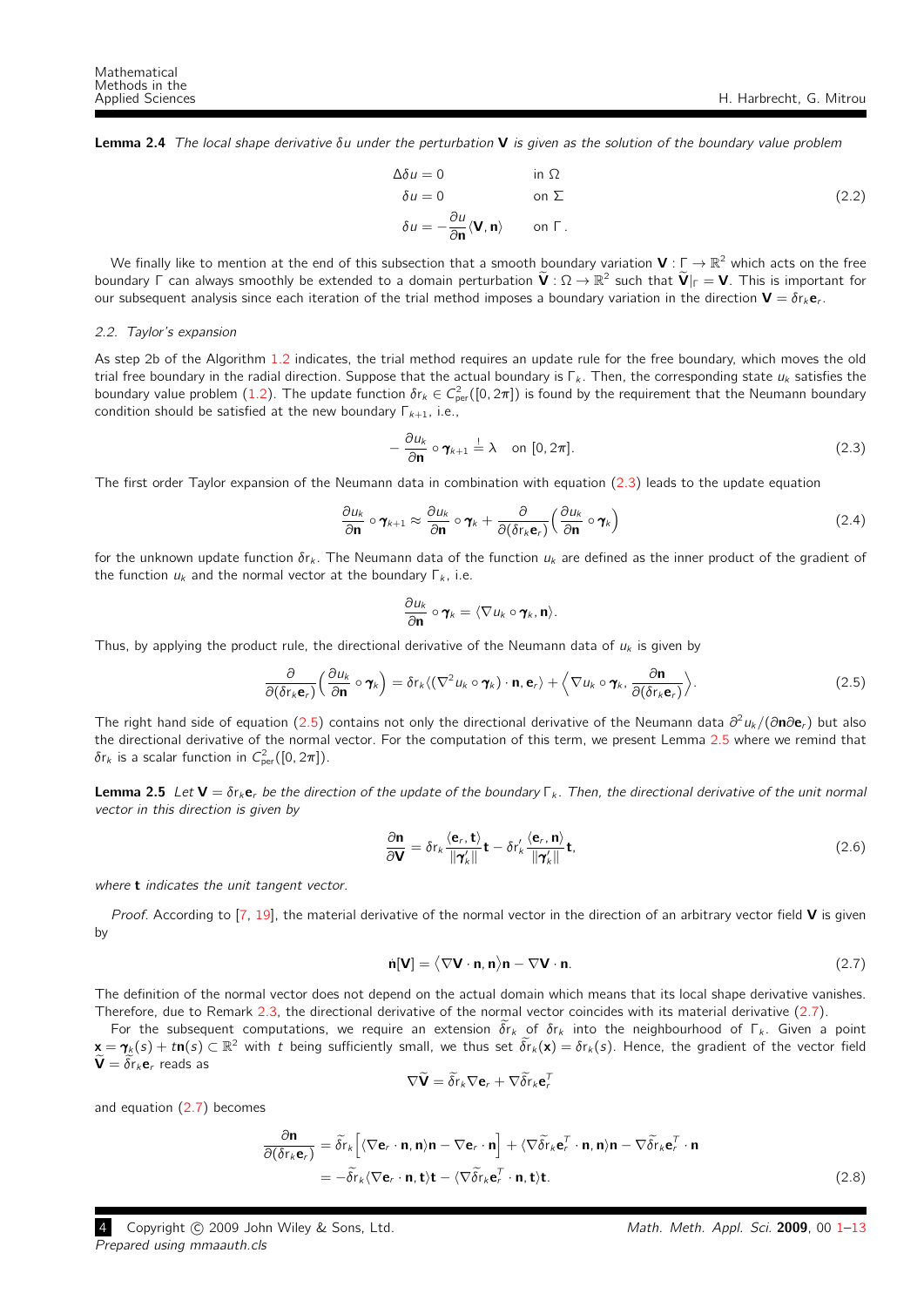### H. Harbrecht, G. Mitrou

We compute the terms included in [\(2.8\)](#page-4-4) as follows. The gradient of the unit radial vector  $\mathbf{e}_r = \gamma_k / ||\gamma_k||$  is given in polar coordinates [†](#page-5-0) by

$$
\nabla \mathbf{e}_r(s) = \frac{1}{\|\boldsymbol{\gamma}_k(s)\|} \begin{bmatrix} -\sin(s) \\ \cos(s) \end{bmatrix} \frac{\partial \mathbf{e}_r(s)}{\partial s} = \frac{\mathbf{e}_r^{\perp}(s)(\mathbf{e}_r^{\perp}(s))^{\mathsf{T}}}{\|\boldsymbol{\gamma}_k(s)\|}, \quad \text{where } \mathbf{e}_r^{\perp}(s) = \begin{bmatrix} -\sin(s) \\ \cos(s) \end{bmatrix}.
$$

By use of this relation, the first term of the right hand side of  $(2.8)$  is calculated as

$$
\langle \nabla \mathbf{e}_r \cdot \mathbf{n}, \mathbf{t} \rangle \mathbf{t} = \left\langle \frac{\mathbf{e}_r^{\perp} (\mathbf{e}_r^{\perp})^{\mathsf{T}}}{\|\pmb{\gamma}_k\|} \cdot \mathbf{n}, \mathbf{t} \right\rangle \mathbf{t} = \frac{\mathbf{t}^{\mathsf{T}} \mathbf{e}_r^{\perp} (\mathbf{e}_r^{\perp})^{\mathsf{T}} \mathbf{n}}{\|\pmb{\gamma}_k\|} \mathbf{t} = \frac{\langle \mathbf{e}_r^{\perp}, \mathbf{t} \rangle \langle \mathbf{e}_r^{\perp}, \mathbf{n} \rangle}{\|\pmb{\gamma}_k\|} \mathbf{t}.
$$
 (2.9)

Exploiting the identities

$$
\mathbf{e}_r^{\perp}, \mathbf{t} \rangle = - \langle \mathbf{e}_r, \mathbf{n} \rangle, \quad \langle \mathbf{e}_r^{\perp}, \mathbf{n} \rangle = \langle \mathbf{e}_r, \mathbf{t} \rangle \quad \text{and} \quad \frac{\langle \mathbf{e}_r, \mathbf{n} \rangle}{\|\mathbf{\gamma}_k\|} = \frac{1}{\|\mathbf{\gamma}_k'\|},
$$

[\(2.9\)](#page-5-1) can be further simplified in accordance with

<span id="page-5-3"></span><span id="page-5-2"></span><span id="page-5-1"></span>
$$
\langle \nabla \mathbf{e}_r \cdot \mathbf{n}, \mathbf{t} \rangle \mathbf{t} = -\frac{\langle \mathbf{e}_r, \mathbf{n} \rangle \langle \mathbf{e}_r, \mathbf{t} \rangle}{\|\boldsymbol{\gamma}_k\|} \mathbf{t} = -\frac{\langle \mathbf{e}_r, \mathbf{t} \rangle}{\|\boldsymbol{\gamma}_k'\|} \mathbf{t}.
$$
 (2.10)

Employing again polar coordinates, the gradient of  $\tilde{\delta r}_k$  is seen to be

 $\langle$ 

$$
\nabla \widetilde{\delta r}_k(\boldsymbol{\gamma}_k(s)+t\mathbf{n}(s))=\frac{1}{\|\boldsymbol{\gamma}_k(s)\|}\begin{bmatrix} -\sin(s)\\ \cos(s) \end{bmatrix}\delta r_k(s)'=-\frac{\mathbf{e}_r^{\perp}(s)}{\|\boldsymbol{\gamma}_k(s)\|}\delta r_k(s)'.
$$

Consequently, the second term of the right hand side of [\(2.8\)](#page-4-4) transforms to

<span id="page-5-5"></span>
$$
\langle \nabla \widetilde{\delta r}_k \mathbf{e}_r^T \cdot \mathbf{n}, \mathbf{t} \rangle \mathbf{t} = -\frac{1}{\|\mathbf{\gamma}_k\|} \delta r'_k \langle \mathbf{e}_r^{\perp}, \mathbf{t} \rangle \langle \mathbf{e}_r, \mathbf{n} \rangle \mathbf{t} = \delta r'_k \frac{\langle \mathbf{e}_r, \mathbf{n} \rangle}{\|\mathbf{\gamma}_k'\|} \mathbf{t}.
$$
 (2.11)

The validity of  $(2.6)$  follows finally from plugging  $(2.10)$  and  $(2.11)$  into  $(2.8)$ .

We proceed with the computation of the derivative of the Neumann data of  $u_k$  in the direction **V**.

**Lemma 2.6** The derivative of the Neumann data of the function  $u_k$ , which satisfies the boundary value problem  $(1.2)$ , in the direction  $V = \delta r_k e_r$  is given by

$$
\frac{\partial}{\partial(\delta r_k \mathbf{e}_r)} \left(\frac{\partial u_k}{\partial \mathbf{n}} \circ \mathbf{\gamma}_k\right) = \left( \left(\frac{\partial^2 u_k}{\partial \mathbf{n}^2} \circ \mathbf{\gamma}_k\right) \langle \mathbf{e}_r, \mathbf{n} \rangle + \left(\frac{\partial^2 u_k}{\partial \mathbf{n} \partial \mathbf{t}} \circ \mathbf{\gamma}_k\right) \langle \mathbf{e}_r, \mathbf{t} \rangle \right) \delta r_k. \tag{2.12}
$$

Proof. We return to equation [\(2.5\)](#page-4-1) and notice that the first term of the right-hand side of equation (2.5) is found by decomposing the second order directional derivative of  $u_k$  into its normal and tangential components as follows:

$$
\langle (\nabla^2 u_k \circ \pmb{\gamma}_k) \cdot \mathbf{n}, \mathbf{e}_r \rangle = \langle (\nabla^2 u_k \circ \pmb{\gamma}_k) \cdot \mathbf{n}, \mathbf{n} \rangle \langle \mathbf{e}_r, \mathbf{n} \rangle + \langle (\nabla^2 u_k \circ \pmb{\gamma}_k) \cdot \mathbf{n}, \mathbf{t} \rangle \langle \mathbf{e}_r, \mathbf{t} \rangle
$$
  
= 
$$
\left( \frac{\partial^2 u_k}{\partial \mathbf{n}^2} \circ \pmb{\gamma}_k \right) \langle \mathbf{e}_r, \mathbf{n} \rangle + \left( \frac{\partial^2 u_k}{\partial \mathbf{n} \partial \mathbf{t}} \circ \pmb{\gamma}_k \right) \langle \mathbf{e}_r, \mathbf{t} \rangle.
$$
 (2.13)

By inserting [\(2.6\)](#page-4-5) and [\(2.13\)](#page-5-4) into [\(2.5\)](#page-4-1), we arrive at the directional derivative of the Neumann data at the boundary  $\Gamma_k$ :

<span id="page-5-6"></span>
$$
\frac{\partial}{\partial(\delta r_k \mathbf{e}_r)} \left(\frac{\partial u_k}{\partial \mathbf{n}} \circ \mathbf{\gamma}_k\right) = \left[ \left(\frac{\partial^2 u_k}{\partial \mathbf{n}^2} \circ \mathbf{\gamma}_k\right) \langle \mathbf{e}_r, \mathbf{n} \rangle + \left(\frac{\partial^2 u_k}{\partial \mathbf{n}\partial \mathbf{t}} \circ \mathbf{\gamma}_k\right) \langle \mathbf{e}_r, \mathbf{t} \rangle + \left(\frac{\partial u_k}{\partial \mathbf{t}} \circ \mathbf{\gamma}_k\right) \frac{\langle \mathbf{e}_r, \mathbf{t} \rangle}{\|\mathbf{\gamma}_k'\|} \right] \delta r_k - \left(\frac{\partial u_k}{\partial \mathbf{t}} \circ \mathbf{\gamma}_k\right) \frac{\langle \mathbf{e}_r, \mathbf{n} \rangle}{\|\mathbf{\gamma}_k'\|} \delta r'_k. \tag{2.14}
$$

Finally, due to the Dirichlet boundary condition  $u_k = 0$  at  $\Gamma_k$ , the tangential derivative of  $u_k$  vanishes and [\(2.12\)](#page-5-5) follows.

The directional derivative of the Neumann data of the function  $u_k$ , as it is given in [\(2.14\)](#page-5-6), coincides with the derivative which has been proven in [\[18,](#page-13-15) Theorem 3.11] in the context of inverse scattering problems. However, by using results from shape sensitivity analysis, we were able to obtain this relation for the chosen update direction by a much simpler proof.

<span id="page-5-0"></span><sup>†</sup>The gradient of a function  $f(r, \phi)$  given in polar coordinates is computed as

<span id="page-5-4"></span>
$$
\nabla f(r, \phi) = \frac{1}{r} \begin{bmatrix} r \cos \phi & -\sin \phi \\ r \sin \phi & \cos \phi \end{bmatrix} \begin{bmatrix} \frac{\partial f}{\partial r} \\ \frac{\partial f}{\partial \phi} \end{bmatrix}.
$$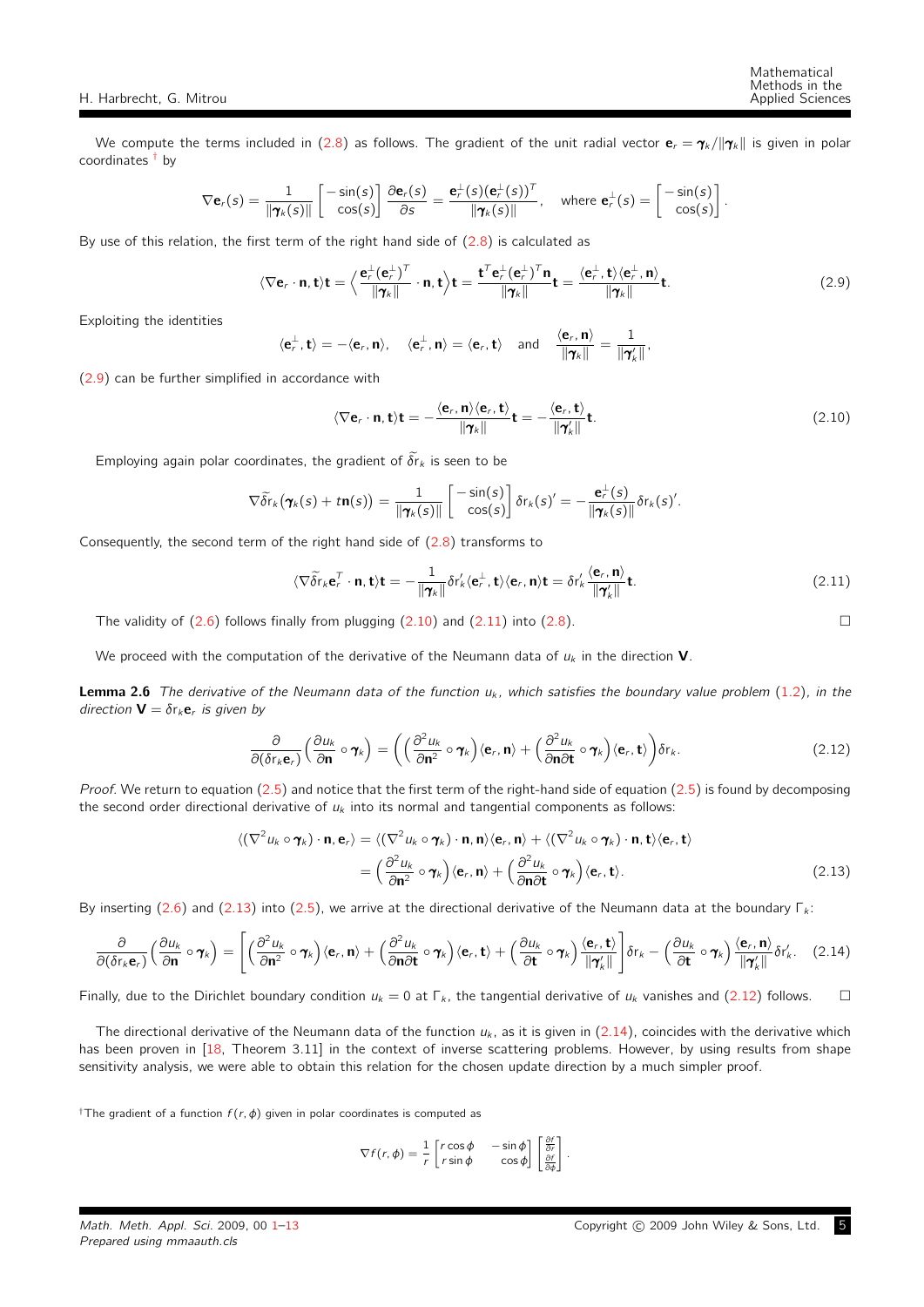## 2.3. Update equation

<span id="page-6-2"></span>With the help of [\(2.12\)](#page-5-5), we are able to formulate the update equation for the unknown function  $\delta r_k$  in Lemma [2.7.](#page-6-2)

**Lemma 2.7** The update equation, which is obtained by combining  $(2.3)$  and  $(2.4)$ , reads as

<span id="page-6-4"></span>
$$
\lambda = \left[\kappa \left(\frac{\partial u_k}{\partial \mathbf{n}} \circ \boldsymbol{\gamma}_k\right) \langle \mathbf{e}_r, \mathbf{n} \rangle - \frac{\partial}{\partial \mathbf{t}} \left(\frac{\partial u_k}{\partial \mathbf{n}} \circ \boldsymbol{\gamma}_k\right) \langle \mathbf{e}_r, \mathbf{t} \rangle \right] \delta r_k - \frac{\partial u_k}{\partial \mathbf{n}} \circ \boldsymbol{\gamma}_k, \tag{2.15}
$$

where  $\kappa$  denotes the curvature  $\kappa = -\langle \pmb{\gamma}_k'' , \pmb{\mathsf{n}} \rangle / \| \pmb{\gamma}_k' \|^2$ .

Proof. The combination of the Taylor expansion [\(2.4\)](#page-4-6) with the requirement [\(2.3\)](#page-4-0) at the next boundary  $\Gamma_{k+1}$  induces the update equation

$$
-\lambda = \frac{\partial u_k}{\partial \mathbf{n}} \circ \mathbf{\gamma}_k + \frac{\partial}{\partial (\delta r_k \mathbf{e}_r)} \left(\frac{\partial u_k}{\partial \mathbf{n}} \circ \mathbf{\gamma}_k\right)
$$

Due to [\(2.12\)](#page-5-5), this equation can be transformed to

<span id="page-6-7"></span>
$$
-\lambda = \frac{\partial u_k}{\partial \mathbf{n}} \circ \pmb{\gamma}_k + \left[ \left( \frac{\partial^2 u_k}{\partial \mathbf{n}^2} \circ \pmb{\gamma}_k \right) \langle \mathbf{e}_r, \mathbf{n} \rangle + \left( \frac{\partial^2 u_k}{\partial \mathbf{n} \partial \mathbf{t}} \circ \pmb{\gamma}_k \right) \langle \mathbf{e}_r, \mathbf{t} \rangle \right] \delta r_k. \tag{2.16}
$$

We compute the second order directional derivative  $\partial^2u_k/(\partial{\bf n}\partial{\bf t})$  by differentiating  $\partial u_k/\partial{\bf n}$  with respect to  $s$ . Namely, we have

<span id="page-6-3"></span>
$$
\frac{\partial}{\partial s} \left( \frac{\partial u_k}{\partial \mathbf{n}} \circ \mathbf{\gamma}_k \right) = ||\mathbf{\gamma}_k'|| \frac{\partial^2 u_k}{\partial \mathbf{n} \partial \mathbf{t}} \circ \mathbf{\gamma}_k + \left\langle \nabla u_k \circ \mathbf{\gamma}_k, \frac{\partial \mathbf{n}}{\partial s} \right\rangle.
$$
\n(2.17)

.

In view of ∂n/∂s =  $\kappa\|\bm{\gamma}'_{k}\|$ t and the homogeneous Dirichlet boundary condition at Γ $_k$ , equation [\(2.17\)](#page-6-3) implies that

<span id="page-6-5"></span>
$$
\frac{\partial^2 u_k}{\partial n \partial t} = \frac{\partial}{\partial t} \left( \frac{\partial u_k}{\partial n} \right) - \kappa \frac{\partial u_k}{\partial t} = \frac{\partial}{\partial t} \left( \frac{\partial u_k}{\partial n} \right).
$$
(2.18)

According to our smoothness assumptions, the terms  $\partial^2 u_k/\partial {\bf n}^2$  and  $\partial^2 u_k/\partial {\bf t}^2$  are coupled via the Laplace equation, i.e.,

$$
\Delta u_k = \frac{\partial^2 u_k}{\partial \mathbf{n}^2} + \frac{\partial^2 u_k}{\partial \mathbf{t}^2} = 0.
$$

Hence, the second order directional derivative  $\partial^2 u_k/\partial \bm{n}^2$  can be found from the second order derivative of  $u_k$  with respect to s:

$$
\frac{\partial^2 (u_k \circ \boldsymbol{\gamma}_k)}{\partial s^2} = \langle (\nabla^2 u_k \circ \boldsymbol{\gamma}_k) \cdot \boldsymbol{\gamma}_k', \boldsymbol{\gamma}_k' \rangle + \langle \nabla u_k \circ \boldsymbol{\gamma}_k, \boldsymbol{\gamma}_k'' \rangle \n= ||\boldsymbol{\gamma}_k'||^2 \Big( \frac{\partial^2 u_k}{\partial \mathbf{t}^2} \circ \boldsymbol{\gamma}_k \Big) + \langle \boldsymbol{\gamma}_k'', \mathbf{t} \rangle \Big( \frac{\partial u_k}{\partial \mathbf{t}} \circ \boldsymbol{\gamma}_k \Big) + \langle \boldsymbol{\gamma}_k'', \mathbf{n} \rangle \Big( \frac{\partial u_k}{\partial \mathbf{n}} \circ \boldsymbol{\gamma}_k \Big).
$$

This means that

$$
\frac{\partial^2 u_k}{\partial \mathbf{n}^2} \circ \mathbf{\gamma}_k = -\frac{1}{\|\mathbf{\gamma}_k'\|^2} \frac{\partial^2 (u_k \circ \mathbf{\gamma}_k)}{\partial s^2} + \frac{\langle \mathbf{\gamma}_k'', \mathbf{t} \rangle}{\|\mathbf{\gamma}_k'\|^2} \left( \frac{\partial u_k}{\partial \mathbf{t}} \circ \mathbf{\gamma}_k \right) - \kappa \left( \frac{\partial u_k}{\partial \mathbf{n}} \circ \mathbf{\gamma}_k \right).
$$

Due to the homogeneous Dirichlet boundary condition at  $\Gamma_k$ , the tangential derivative of  $u_k$  and the second oder derivative of  $u_k$  with respect to s disappear. This yields

<span id="page-6-6"></span>
$$
\frac{\partial^2 u_k}{\partial \mathbf{n}^2} = -\kappa \frac{\partial u_k}{\partial \mathbf{n}}.\tag{2.19}
$$

The desired equation [\(2.15\)](#page-6-4) is now an immediate consequence after inserting the equations [\(2.18\)](#page-6-5) and [\(2.19\)](#page-6-6) into [\(2.16\)](#page-6-7).  $\Box$ 

## <span id="page-6-0"></span>3. Discretization

### <span id="page-6-1"></span>3.1. Approximation of the free boundary

For the numerical computations, we discretize the radial function  $r_k^n$ , associated with the boundary  $\Gamma_k$ , by a finite Fourier series according to

<span id="page-6-8"></span>
$$
r_k^n(s) = a_0 + \sum_{i=1}^{n-1} \left\{ a_i \cos(is) + b_i \sin(is) \right\} + a_n \cos(ns).
$$
 (3.1)

This obviously ensures that  $r_k^n$  is always an element of  $C_{\rm per}^2([0,2\pi]).$  To determine the update function  $\delta r_k^n$ , represented likewise by a finite Fourier series, we insert the  $m \geq 2n$  equidistantly distributed points  $s_i = 2\pi i/m$  into the update equation

<span id="page-6-9"></span>
$$
F(\delta r_k) := \left[ \kappa \left( \frac{\partial u_k}{\partial \mathbf{n}} \circ \mathbf{\gamma}_k \right) \langle \mathbf{e}_r, \mathbf{n} \rangle - \frac{\partial}{\partial \mathbf{t}} \left( \frac{\partial u_k}{\partial \mathbf{n}} \circ \mathbf{\gamma}_k \right) \langle \mathbf{e}_r, \mathbf{t} \rangle \right] \delta r_k - \frac{\partial u_k}{\partial \mathbf{n}} \circ \mathbf{\gamma}_k \stackrel{!}{=} \lambda.
$$
 (3.2)

To solve this equation, we reformulate it as a discrete least-squares problem which can simply be solved via the normal equations.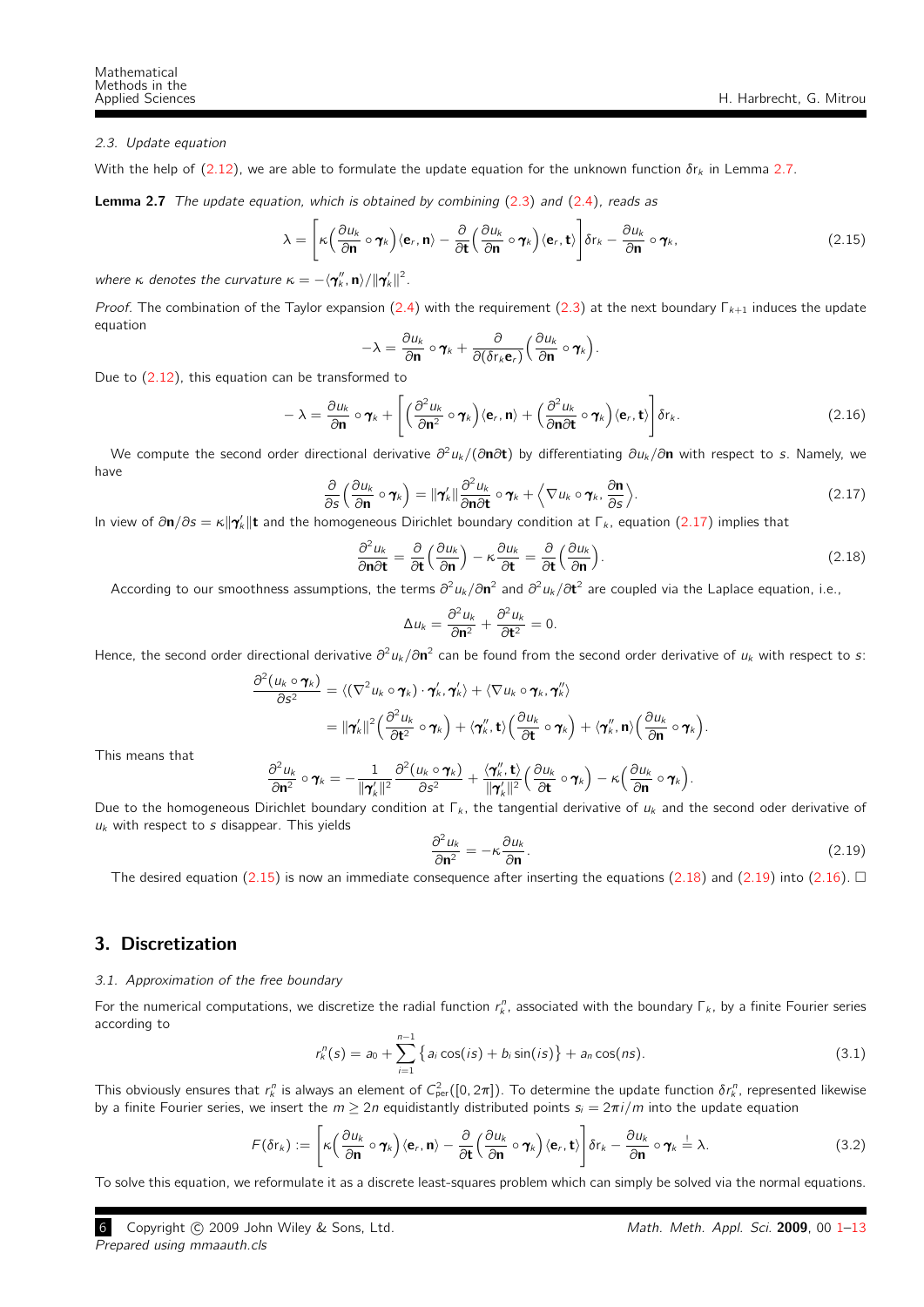<span id="page-7-3"></span>

Figure 3.1. Solutions of Bernoulli's free boundary problem for  $\lambda = 3, 4, \ldots, 6$  and an x-shaped interior boundary. The initial guess Γo is indicated in black.

## <span id="page-7-0"></span>3.2. Solving the state equation

The Neumann data of the function  $u_k$  at the actual boundary Γ<sub>k</sub> are required for the determination of the update function  $\delta r_k$ and, thus, for the construction of the update rule [\(1.3\)](#page-2-3). When the solution of a partial differential equation is desired only on the boundary of the domain, then the boundary element method is known to be a very efficient tool. In particular, it enjoys the property of reducing the dimension of the problem by one.

In the present context, the boundary element method has to be applied to the boundary value problem  $(1.2)$ . To formulate the respective boundary integral equation, we introduce the single layer operator  $V$  and the double layer operator K defined by

$$
(\mathcal{V}\rho)(\mathbf{x}) = -\frac{1}{2\pi} \int_{\Sigma \cup \Gamma_k} \log \|\mathbf{x} - \mathbf{y}\| \rho(\mathbf{y}) d\sigma_{\mathbf{y}}, \quad (\mathcal{K}\rho)(\mathbf{x}) = \frac{1}{2\pi} \int_{\Sigma \cup \Gamma_k} \frac{\langle \mathbf{x} - \mathbf{y}, \mathbf{n}_{\mathbf{y}} \rangle}{\|\mathbf{x} - \mathbf{y}\|^2} \rho(\mathbf{y}) d\sigma_{\mathbf{y}}
$$
(3.3)

with the densities  $\rho$  being the Cauchy data on the boundary  $\Sigma \cup \Gamma_k$  of the domain  $\Omega_k$ . In accordance with [\[17,](#page-13-16) [21\]](#page-13-17), the unknown normal derivative of the state  $u_k$  is then given by the Dirichlet-to-Neumann map:

<span id="page-7-2"></span>
$$
\mathcal{V}\frac{\partial u_k}{\partial \mathbf{n}} = \left(\frac{1}{2} + \mathcal{K}\right)u_k \quad \text{on } \Sigma \cup \Gamma_k.
$$
 (3.4)

First, by using the parametrization of the boundaries as it was described in Assumption  $1.1$ , we parametrize the integral equation [\(3.4\)](#page-7-2), too. For the approximation of the Cauchy data, we use the collocation method based on trigonometric polynomials on a uniform subdivision of the parameter interval [0, 2π]. Together with a trapezoidal quadrature rule, this collocation method is converging exponentially under the conditions that the boundaries  $\Sigma$  and  $\Gamma_k$  are smooth and that the solution  $u_k$  is an analytic function. For more details concerning this boundary element method, in particular, the technique to deal with singular integrals, we refer to [\[13\]](#page-13-18).

#### <span id="page-7-1"></span>3.3. Numerical results

We close this section by presenting some numerical results of the trial method when the update rule  $(1.3)$  is used. For this example, we have chosen an ellipse-like shape as the initial guess of the free boundary  $\Gamma_0$  with parametrization

$$
\boldsymbol{\gamma}_0: [0, 2\pi] \to \Gamma_0, \quad s \mapsto \boldsymbol{\gamma}_0(s) = \sqrt{0.1(\cos(2s))^2 + 0.12(\sin(2s))^2} \begin{bmatrix} \cos(s) \\ \sin(s) \end{bmatrix}
$$

and an x-shaped fixed boundary  $\Sigma$  with parametrization

$$
\boldsymbol{\gamma}_{\Sigma}:[0,2\pi]\to\Sigma,\quad s\mapsto \boldsymbol{\gamma}_{\Sigma}(s)=\sqrt{0.01\big(\cos(2s)\big)^2+0.05\big(\sin(2s)\big)^2}\begin{bmatrix} \cos(s) \\ \sin(s) \end{bmatrix},
$$

see Figure [3.1](#page-7-3) for an illustration.

We intend to solve the overdetermined boundary value problem  $(1.1)$  for different values of the constant  $\lambda$ . The free boundary is represented by 16 degrees of freedom (i.e.  $n = 8$  in [\(3.1\)](#page-6-8)) and the Dirichlet-to-Neumann map [\(3.4\)](#page-7-2) is solved with 600 boundary elements per boundary. The stopping criterion is  $\|\delta r\| < 10^{-8}$ .

The optimum boundaries  $\Gamma^*$  resulting for the different values of  $\lambda$  under consideration are also found in Figure [3.1.](#page-7-3) The outermost boundary corresponds to  $\lambda = 3$  and the innermost boundary to  $\lambda = 8$ . The associated numbers of iterations of the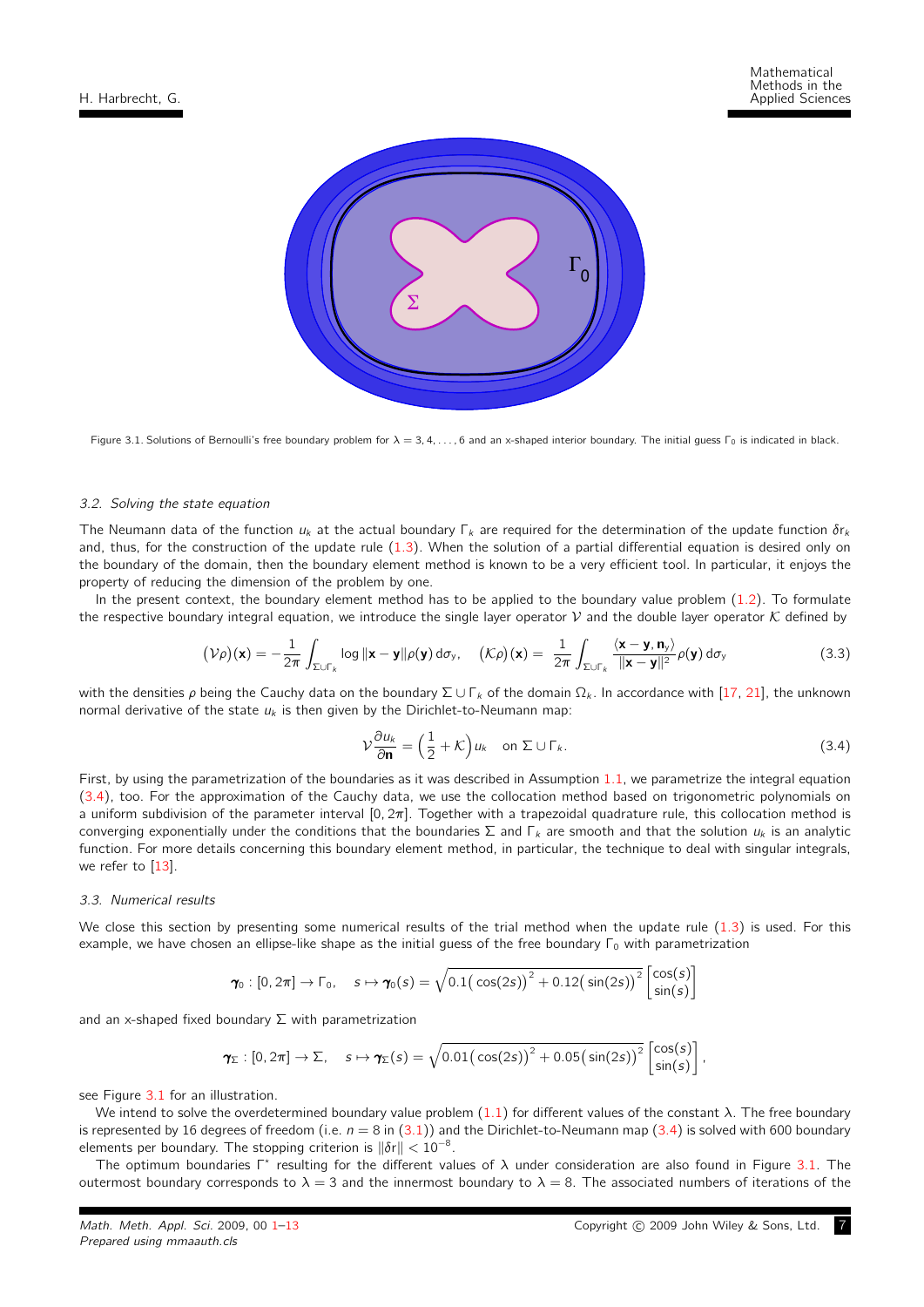<span id="page-8-1"></span>Table 3.1. Number of iterations of the trial method in case of an x-shaped interior boundary and an ellipse-like shape as initial guess.

| parameter $\lambda$                          |  | h | h.  |  |
|----------------------------------------------|--|---|-----|--|
| standard update                              |  |   |     |  |
| update with damping $(\beta = 0.1)$ 82 73 62 |  |   | -54 |  |

trial method needed to converge are tabulated in Table [3.1.](#page-8-1) The results show that convergence of the trial method is achieved only if a damping parameter ( $\beta = 0.1$ ) is used in the update rule [\(1.3\)](#page-2-3), see the row entitled "update with damping". The damping parameter helps to avoid oscillations of the free boundary during the iteration. However, there is no systematic rule for determining an appropriate damping parameter. Notice that the update rule without damping is not working for any of the chosen parameters  $\lambda$  (row entitled "standard update").

## <span id="page-8-0"></span>4. Convergence analysis

### <span id="page-8-6"></span>4.1. Banach's fixed point theorem

We shall elaborate the convergence of the trial method by following the technique introduced in [\[24\]](#page-13-8). Since the trial method corresponds to the fixed point iteration

<span id="page-8-2"></span>
$$
r_{k+1} = \Phi(r_k) := r_k + \delta r(r_k), \quad k = 0, 1, 2, \ldots,
$$
\n(4.1)

we can apply Banach's fixed point theorem to the self-mapping  $\Phi:X\to X$ , where  $X$  stands for the Banach space  $\mathcal{C}^2_{\rm per}([0,2\pi]).$ The update function  $\delta r$  results from equation [\(2.15\)](#page-6-4). It is given by

<span id="page-8-5"></span>
$$
\delta r(r) = \frac{\lambda + \frac{\partial u}{\partial \mathbf{n}} \circ \gamma}{\kappa \left(\frac{\partial u}{\partial \mathbf{n}} \circ \gamma\right) \langle \mathbf{e}_r, \mathbf{n} \rangle - \frac{1}{\|\gamma'\|} \frac{\partial}{\partial s} \left(\frac{\partial u}{\partial \mathbf{n}} \circ \gamma\right) \langle \mathbf{e}_r, \mathbf{t} \rangle}
$$
(4.2)

provided that the denominator has no zeros in  $[0, 2\pi]$ . By construction, this update function  $\delta r$  vanishes at the optimum free boundary  $\Gamma^* = \{ \mathbf{x} \in \mathbb{R}^2 : \mathbf{x} = r^* \mathbf{e}_r \}$ . Hence, the optimum radial function  $r^*$  is a fixed point  $r^* = \Phi(r^*)$  of the mapping  $\Phi$ .

According to Banach's fixed point theorem, there exists a unique solution of the fixed point iteration  $(4.1)$  if the mapping  $\Phi$ is contractive. The convergence rate

$$
\lim_{k \to \infty} \frac{\|r_{k+1} - r^*\|_X}{\|r_k - r^*\|_X} = \lim_{k \to \infty} \frac{\|\Phi(r_k) - \Phi(r^*)\|_X}{\|r_k - r^*\|_X} = \lim_{k \to \infty} \frac{\|\delta\Phi[r_k - r^*](r^*)\|_X}{\|r_k - r^*\|_X}
$$

can be estimated by

$$
\lim_{k \to \infty} \frac{\|r_{k+1} - r^*\|_X}{\|r_k - r^*\|_X} \le \sup_{\|q\|_X = 1} \lim_{\varepsilon \to 0} \frac{\|\Phi(r^* + \varepsilon q) - \Phi(r^*)\|_X}{\varepsilon} = \sup_{\|q\|_X = 1} \|\delta\Phi[q](r^*)\|_X. \tag{4.3}
$$

<span id="page-8-4"></span>Hence, the self-mapping mapping  $\Phi$  is (locally) contractive if  $\sup_{\|q\|_X=1} \|\delta\Phi[q](r^*)\|_X < 1$ .

**Theorem 4.1** Consider the trial method based on the update equation [\(3.2\)](#page-6-9). Then, for a given perturbation  $q \in X$ , it holds

<span id="page-8-3"></span>
$$
\delta \Phi[q](r^*) = -\frac{1}{\kappa \lambda \langle \mathbf{e}_r, \mathbf{n} \rangle} \left( \frac{\partial \delta u^* [q]}{\partial \mathbf{n}} \circ \boldsymbol{\gamma}^* \right), \tag{4.4}
$$

where  $\pmb{\gamma}^\star=r^\star \mathbf{e}_r$  and  $\partial \delta u^\star[q]/\partial \mathbf{n}$  denotes the Neumann data of the local shape derivative  $\delta u^\star[q]$  into the direction  $\pmb{\mathsf{V}}=q\mathbf{e}_r$ .

Proof. Define  $\pmb{\gamma}_\varepsilon^*=(r^*+\varepsilon q)\pmb{e}_r$  and let  $u^*$  and  $u^*_{\varepsilon}$  denote the solutions to the underlying boundary problems [\(1.2\)](#page-2-5) relative to the domains  $\Omega^*$  and  $\Omega_{\varepsilon}^*$ , i.e.,

$$
\Delta u^* = 0 \t\t in  $\Omega^*$ ,  
\n
$$
u^* = 1 \t\t on  $\Sigma$ ,  
\n
$$
u^* = 0 \t\t on  $\Gamma^*$ ,  
\n
$$
u_{\varepsilon}^* = 0 \t\t in  $\Omega_{\varepsilon}^*$   
\n
$$
u_{\varepsilon}^* = 0 \t\t on  $\Sigma$   
\n
$$
u_{\varepsilon}^* = 0 \t\t on  $\Gamma_{\varepsilon}^*$ .
$$
$$
$$
$$
$$
$$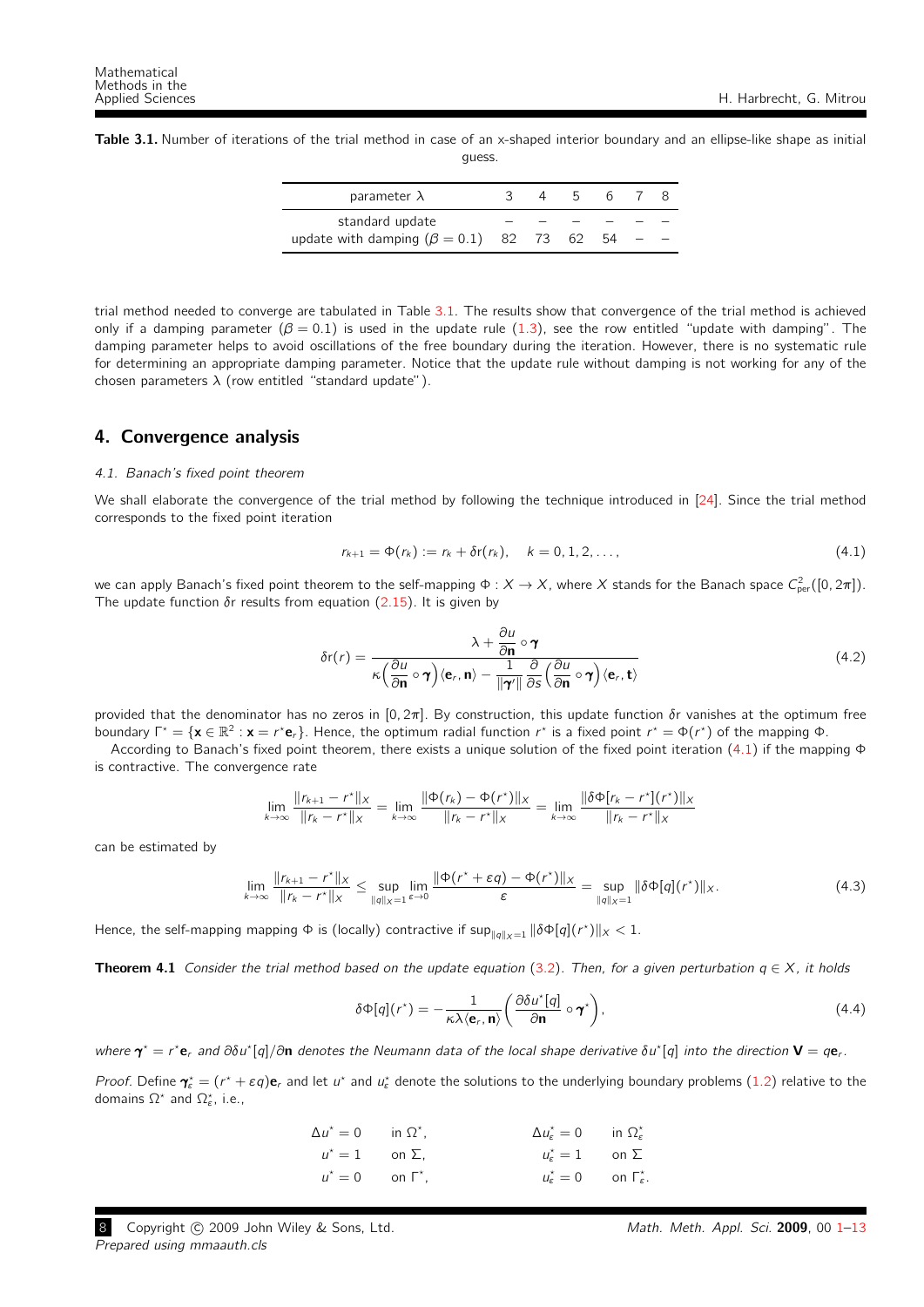### H. Harbrecht, G. Mitrou

On the optimum boundary  $\Gamma^*$ , the following identities are valid:

$$
u^* \circ \gamma^* = 0
$$
,  $-\frac{\partial u^*}{\partial \mathbf{n}} \circ \gamma^* = \lambda$  and  $\delta r(r^*) = 0$ .

Hence, we obtain

$$
\delta \Phi[q](r^*) = \lim_{\varepsilon \to 0} \frac{\Phi(r^* + \varepsilon q) - \Phi(r^*)}{\varepsilon}
$$
  
= 
$$
\lim_{\varepsilon \to 0} \frac{r^* + \varepsilon q + \delta r(r^* + \varepsilon q) - r^* - \delta r(r^*)}{\varepsilon}
$$
  
= 
$$
q + \lim_{\varepsilon \to 0} \frac{\delta r(r^* + \varepsilon q)}{\varepsilon}
$$

∂u?

with

<span id="page-9-0"></span>
$$
\delta r(r^* + \varepsilon q) = \frac{\lambda + \frac{\partial u_{\varepsilon}}{\partial \mathbf{n}_{\varepsilon}} \circ \boldsymbol{\gamma}_{\varepsilon}^*}{\kappa \left(\frac{\partial u_{\varepsilon}^*}{\partial \mathbf{n}_{\varepsilon}} \circ \boldsymbol{\gamma}_{\varepsilon}^*\right) \langle \mathbf{e}_r, \mathbf{n}_{\varepsilon} \rangle - \frac{1}{\|\boldsymbol{\gamma}_{\varepsilon}^{*\prime}\|} \frac{\partial}{\partial s} \left(\frac{\partial u_{\varepsilon}^*}{\partial \mathbf{n}_{\varepsilon}} \circ \boldsymbol{\gamma}_{\varepsilon}^*\right) \langle \mathbf{e}_r, \mathbf{t}_{\varepsilon} \rangle}.
$$
(4.5)

We split the enumerator of  $(4.5)$  as follows

$$
\frac{\partial u_{\varepsilon}^{*}}{\partial \mathbf{n}_{\varepsilon}} \circ \gamma_{\varepsilon}^{*} + \lambda = \frac{\partial u_{\varepsilon}^{*}}{\partial \mathbf{n}_{\varepsilon}} \circ \gamma_{\varepsilon}^{*} - \frac{\partial u^{*}}{\partial \mathbf{n}} \circ \gamma^{*} \n= \langle \nabla u_{\varepsilon}^{*} \circ \gamma_{\varepsilon}^{*}, \mathbf{n}_{\varepsilon} \rangle - \langle \nabla u_{\varepsilon}^{*} \circ \gamma^{*}, \mathbf{n}_{\varepsilon} \rangle + \langle \nabla u_{\varepsilon}^{*} \circ \gamma^{*}, \mathbf{n}_{\varepsilon} \rangle - \langle \nabla u_{\varepsilon}^{*} \circ \gamma^{*}, \mathbf{n} \rangle + \langle \nabla u_{\varepsilon}^{*} \circ \gamma^{*}, \mathbf{n} \rangle - \langle \nabla u^{*} \circ \gamma^{*}, \mathbf{n} \rangle.
$$

This yields

<span id="page-9-1"></span>
$$
\frac{1}{\varepsilon} \left( \frac{\partial u_{\varepsilon}^{*}}{\partial \mathbf{n}_{\varepsilon}} \circ \boldsymbol{\gamma}_{\varepsilon}^{*} + \lambda \right) \xrightarrow{\varepsilon \to 0} \frac{\partial}{\partial (q\mathbf{e}_{r})} \left( \frac{\partial u^{*}}{\partial \mathbf{n}} \circ \boldsymbol{\gamma}^{*} \right) + \left\langle \nabla u^{*} \circ \boldsymbol{\gamma}^{*}, \frac{\partial \mathbf{n}}{\partial (q\mathbf{e}_{r})} \right\rangle + \frac{\partial \delta u^{*}[q]}{\partial \mathbf{n}} \circ \boldsymbol{\gamma}^{*}.
$$
 (4.6)

Herein, in view of equation [\(2.12\)](#page-5-5), the derivative of the Neumann data of  $u^*$  in the direction  $V = q e_r$  is given by

$$
\frac{\partial}{\partial (q\mathbf{e}_r)}\left(\frac{\partial u^*}{\partial \mathbf{n}}\circ \boldsymbol{\gamma}^*\right)=\left[\left(\frac{\partial^2 u^*}{\partial \mathbf{n}^2}\circ \boldsymbol{\gamma}^*\right)\langle \mathbf{e}_r, \mathbf{n}\rangle+\left(\frac{\partial^2 u^*}{\partial \mathbf{n}\partial \mathbf{t}}\circ \boldsymbol{\gamma}^*\right)\langle \mathbf{e}_r, \mathbf{t}\rangle\right]q.
$$

The Neumann data of the local shape derivative  $\delta u^*[q]$  at the boundary  $\Gamma^*$  are also contained in [\(4.6\)](#page-9-1). The local shape derivative satisfies the boundary value problem [\(2.2\)](#page-4-7). Moreover, the derivative of the normal vector in the direction  $V = q e_r$  fulfills

<span id="page-9-3"></span><span id="page-9-2"></span>
$$
\frac{\partial \mathbf{n}}{\partial (q \mathbf{e}_r)} = q \frac{\langle \mathbf{e}_r, \mathbf{t} \rangle}{\|\boldsymbol{\gamma}^{\star\prime}\|} \mathbf{t} - q' \frac{\langle \mathbf{e}_r, \mathbf{n} \rangle}{\|\boldsymbol{\gamma}^{\star\prime}\|} \mathbf{t}
$$
\n(4.7)

(details about  $(4.7)$  are reported in Lemma [2.5\)](#page-4-2). Since the derivative  $(4.7)$  of the normal vector is pointing only to the tangential direction, the third term on the right hand side of [\(4.6\)](#page-9-1) vanishes due to u\*'s homogeneous Dirichlet data at  $\Gamma^*$  and we arrive at

$$
\lim_{\varepsilon \to 0} \frac{1}{\varepsilon} \left( \frac{\partial u_{\varepsilon}^{\star}}{\partial \mathbf{n}_{\varepsilon}} \circ \mathbf{\gamma}_{\varepsilon}^{\star} + \lambda \right) = \frac{\partial \delta u^{\star}[q]}{\partial \mathbf{n}} \circ \mathbf{\gamma}^{\star} + \left[ \left( \frac{\partial^{2} u^{\star}}{\partial \mathbf{n}^{2}} \circ \mathbf{\gamma}^{\star} \right) \langle \mathbf{e}_{r}, \mathbf{n} \rangle + \left( \frac{\partial^{2} u^{\star}}{\partial \mathbf{n} \partial \mathbf{t}} \circ \mathbf{\gamma}^{\star} \right) \langle \mathbf{e}_{r}, \mathbf{t} \rangle \right] q. \tag{4.8}
$$

Finally, we obtain [\(4.4\)](#page-8-3) by inserting [\(4.8\)](#page-9-3) into [\(4.5\)](#page-9-0) and taking into account [\(2.19\)](#page-6-6) and  $-\partial u^*/\partial \mathbf{n} \circ \boldsymbol{\gamma}^* = \lambda$ .

On the one hand, the convergence of the trial method is ensured when the mapping  $\Phi$  is contractive. This is the case if the norm of  $(4.4)$  at  $\Gamma^*$  is smaller than 1, i.e., if

$$
\|\delta\Phi[q](r^*)\|_{X}=\left\|\frac{1}{\kappa\lambda\langle\mathbf{e}_r,\mathbf{n}\rangle}\left(\frac{\partial\delta u^*\!\left[q\right]}{\partial\mathbf{n}}\circ\boldsymbol{\gamma}^*\right)\right\|_{X}<1.
$$

On the other hand, since for nontrivial boundary perturbations the prescribed Dirichlet data at  $\Gamma^*$  in the boundary value problem [\(2.2\)](#page-4-7) are non-zero, we conclude  $\delta u^*[q] \neq 0$ . Therefore, in case of convergence, we can only expect a linear convergence order of the trial method.

A much more important consequence of Theorem [4.1](#page-8-4) is that the sign of the denominator in [\(4.4\)](#page-8-3) can change, i.e., the denominator might have zeros and the trial method might thus not converge. Since  $\lambda$  is a positive constant and  $\langle e_r, n \rangle$  is always positive for starlike domains, this happens if the curvature  $\kappa$  changes its sign. Hence, the trial method is expected to converge only when the optimum boundary Γ? is convex since the curvature is then positive in a neighbourhood. This observation provides a satisfactory explanation for the results in Section [3.3,](#page-7-1) where we found that the trial method is converging for those values of  $\lambda$  where the optimum boundary is convex.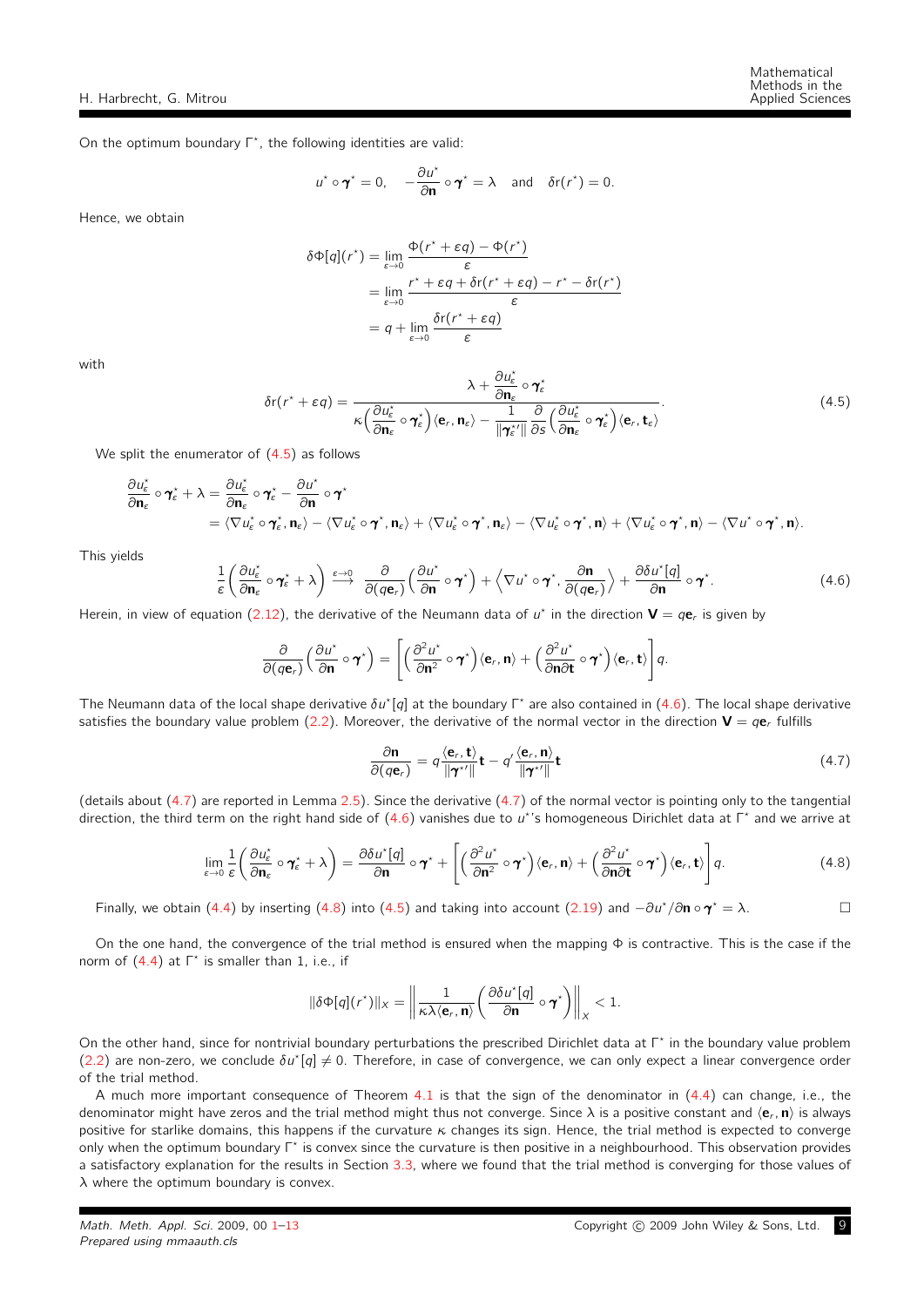### 4.2. Modified update rule

Our suggestion to overcome this difficulty is to modify the update rule. Namely, instead of [\(4.2\)](#page-8-5), we propose to use

<span id="page-10-0"></span>
$$
\Delta r(r) := \kappa(r)\delta r(r) = \frac{\lambda + \frac{\partial u}{\partial \mathbf{n}} \circ \gamma}{\left(\frac{\partial u}{\partial \mathbf{n}} \circ \gamma\right) \langle \mathbf{e}_r, \mathbf{n} \rangle - \frac{\langle \mathbf{e}_r, \mathbf{t} \rangle}{\kappa ||\gamma'||} \frac{\partial}{\partial s} \left(\frac{\partial u}{\partial \mathbf{n}} \circ \gamma\right)}.
$$
(4.9)

The self-mapping  $\Phi$  is thus modified in accordance with

<span id="page-10-1"></span>
$$
\Phi_m: X \to X, \quad r \mapsto \Phi_m(r) = r + \Delta r(r). \tag{4.10}
$$

As in Subsection [4.1,](#page-8-6) we compute the derivative of  $\Phi_m$  at the point  $r^*$  in the direction  $q\mathbf{e}_r$ 

$$
\delta\Phi_m[q](r^*)=\lim_{\varepsilon\to 0}\frac{\Phi_m(r^*+\varepsilon q)-\Phi_m(r^*)}{\varepsilon}=q+\lim_{\varepsilon\to 0}\frac{\Delta r(r^*+\varepsilon q)}{\varepsilon}
$$

and find, likewise to Theorem [4.1,](#page-8-4) that

<span id="page-10-2"></span>
$$
\delta\Phi_m[q](r^*) = q - \frac{1}{\lambda \langle \mathbf{e}_r, \mathbf{n} \rangle} \left( \frac{\partial \delta u^* [q]}{\partial \mathbf{n}} \circ \pmb{\gamma}^* + \kappa \lambda q \langle \mathbf{e}_r, \mathbf{n} \rangle \right) = (1 - \kappa)q - \frac{1}{\lambda \langle \mathbf{e}_r, \mathbf{n} \rangle} \left( \frac{\partial \delta u^* [q]}{\partial \mathbf{n}} \circ \pmb{\gamma}^* \right). \tag{4.11}
$$

For the modified self-mapping  $\Phi_m$ , we obtain thus a denominator which is always positive in a neighbourhood of the optimum boundary  $\Gamma^*$ , as  $\lambda > 0$  and  $\langle \mathbf{e}_r, \mathbf{n} \rangle > 0$  holds in case of starlike domains. Therefore, with the modified update function [\(4.9\)](#page-10-0), we can expect convergence not only in case of convex optimum boundaries but also in general.

## 4.3. Speeding up the convergence

A further modification of the self-mapping  $\Phi$  is obtained by the ansatz

$$
\Phi_i: X \to X, \quad r \mapsto \Phi_i(r) = r + \beta(r)\Delta r(r) \tag{4.12}
$$

with  $\Delta r(r)$  from [\(4.9\)](#page-10-0). The function  $\beta(r)$  : [0, 2 $\pi$ ]  $\rightarrow \mathbb{R}$  should improve the trial method in two regards. Firstly, it should avoid the necessity to conduct endless tests of the trial method until an appropriate damping parameter is found. Secondly, the function  $\beta(r)$  should be chosen such that the speed of convergence is increased.

Since  $\Delta r(r^*) = 0$  by construction, the derivative of  $\Phi_i$  at the point  $r^*$  in the direction  $q\mathbf{e}_r$  is given by

$$
\delta\Phi_i[q](r^*) = q + \beta(r^*) \lim_{\varepsilon \to 0} \frac{\Delta r(r^* + \varepsilon q)}{\varepsilon}
$$

In view of  $(4.10)$  and  $(4.11)$ , this derivative reads as

<span id="page-10-3"></span>
$$
\delta\Phi_i[q](r^*) = q - \beta(r^*) \left[ \frac{1}{\lambda \langle \mathbf{e}_r, \mathbf{n} \rangle} \left( \frac{\partial \delta u^* [q]}{\partial \mathbf{n}} \circ \mathbf{\gamma}^* \right) + \kappa q \right]. \tag{4.13}
$$

.

The above goals are achieved if we define the function  $\beta(r)$  such that the derivative from [\(4.13\)](#page-10-3) vanishes for the direction  $q := \lim_{k \to \infty} (r_k - r^*) / ||r_k - r^*||_X$  provided that this limit exists. Since, however,  $r^*$  is not known beforehand, q would not be accessible even in the case of existence. Nevertheless, the choice  $q_k = r_k - r_{k-1}$  with  $q_0 = 1$  is a good approximation. Hence, we should define the function  $\beta$  by

<span id="page-10-4"></span>
$$
\beta(r_k) = \left[\frac{1}{\lambda \langle \mathbf{e}_r, \mathbf{n} \rangle} \left(\frac{\partial \delta u_k[q_k]}{\partial \mathbf{n}} \circ \mathbf{\gamma}_k\right) + \kappa q_k\right]^{-1} q_k. \tag{4.14}
$$

Herein, the local shape derivative  $\partial \delta u_k |q_k|/\partial n$  can be computed in complete analogy to the Neumann data of  $u_k$  by using the Dirichlet-to-Neumann map, as it was described in Section [3.](#page-6-0) Hence, one additional solve of the Dirichlet-to-Neumann map is necessary per iteration step.

**Remark 4.2** The function  $\beta(r_k)$  from  $(4.14)$  is chosen such that  $\delta\Phi_i[q_k](r^*) \to 0$  as  $k \to \infty$ . However, there are other reasonable definitions with this property. A possible simplification which we use in our particular implementation would be to insert the Neumann data of the solution to the boundary value problem

$$
\Delta \delta \widetilde{u} = 0 \qquad \text{in } \Omega_k
$$

$$
\delta \widetilde{u} = 0 \qquad \text{on } \Sigma
$$

$$
\delta \widetilde{u} = \lambda q_k \langle \mathbf{e}_r, \mathbf{n} \rangle \qquad \text{on } \Gamma_k
$$

instead of the Neumann data of the local shape derivative  $\delta u_k[q_k]$  into [\(4.14\)](#page-10-4). As a further alternative, one may also use

$$
\beta(r_k) = \left[ \frac{\frac{\partial \delta u_k[q_k]}{\partial \mathbf{n}} \circ \boldsymbol{\gamma}_k}{\left(\frac{\partial u}{\partial \mathbf{n}} \circ \boldsymbol{\gamma}_k\right) \langle \mathbf{e}_r, \mathbf{n} \rangle - \frac{\langle \mathbf{e}_r, \mathbf{t} \rangle}{\kappa \|\boldsymbol{\gamma}_k'\|} \frac{\partial}{\partial s} \left(\frac{\partial u}{\partial \mathbf{n}} \circ \boldsymbol{\gamma}_k\right)} + \kappa q_k \right]^{-1} q_k.
$$

Numerical tests do not clearly show the superiority of one of these choices.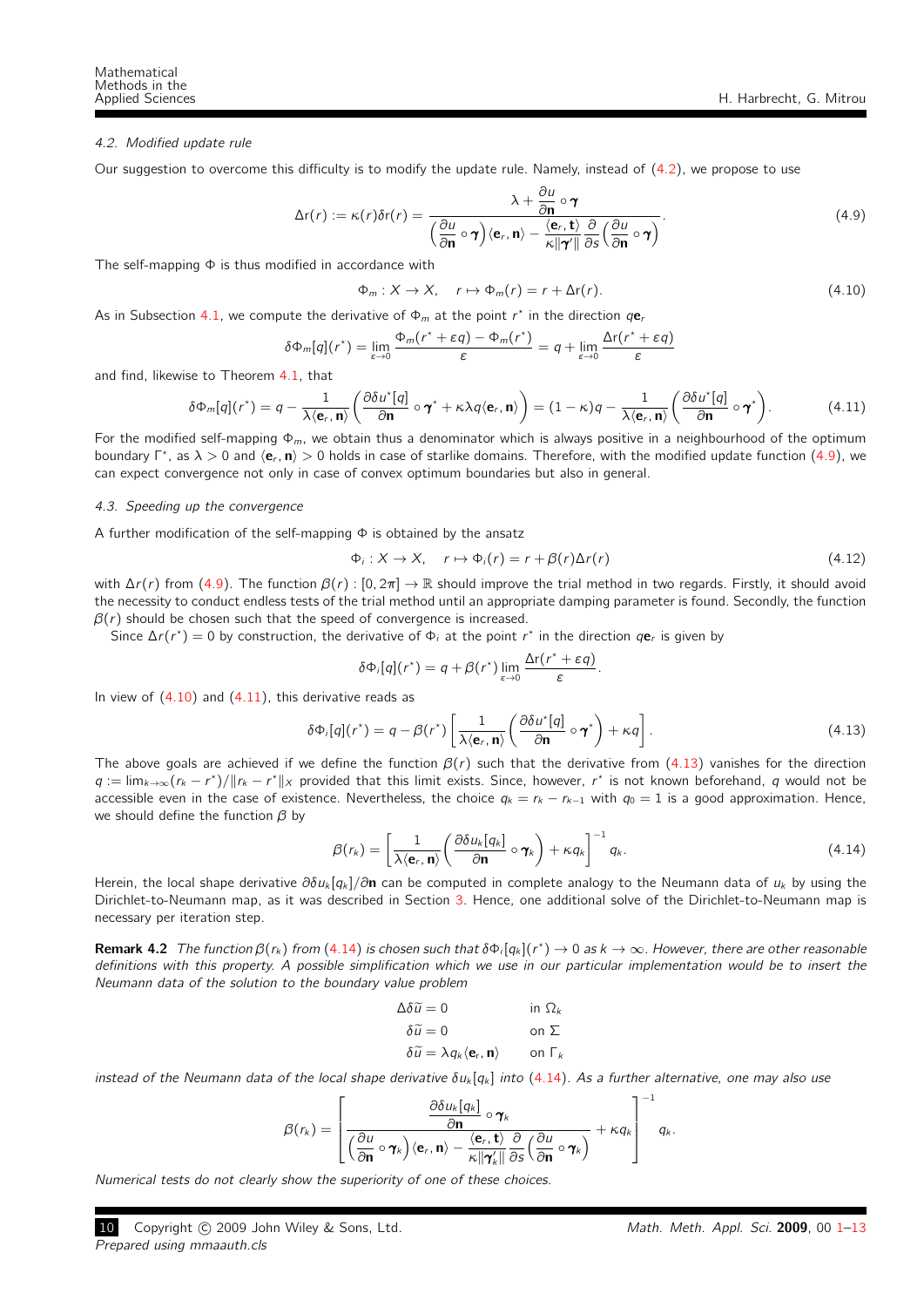<span id="page-11-1"></span>

Figure 4.1. Solutions of Bernoulli's free boundary problem for  $\lambda = 8, 10, \ldots, 16$  and a randomly generated interior boundary. The initial guess Γ<sub>0</sub> is indicated in black.

<span id="page-11-2"></span>Table 4.1. Number of iterations of the trial method in case of a randomly generated interior boundary and an ellipse-like shape as initial guess.

| parameter $\lambda$                                                                           |     | 1 O | 12. | 14   | 16   |
|-----------------------------------------------------------------------------------------------|-----|-----|-----|------|------|
| modified update with damping $(\beta = 0.01)$ 179 146 130 122 125<br>improved modified update | 114 | 94  | -92 | 101. | - 92 |

#### <span id="page-11-0"></span>4.4. Numerical results

In our first example, we choose the initial guess  $\Gamma_0$  of the trial method boundary to be an ellipse-like shape parametrized by

$$
\boldsymbol{\gamma}_0: [0,2\pi]\to \Gamma_0, \quad s\mapsto \boldsymbol{\gamma}_0(s)=\sqrt{0.1\big(\cos(2s)\big)^2+0.11\big(\sin(2s)\big)^2}\begin{bmatrix} \cos(s) \\ \sin(s) \end{bmatrix}.
$$

The fixed interior boundary  $\Sigma$  is a randomly generated boundary as seen in Figure [4.1.](#page-11-1) The solutions of the free boundary problem for different values of  $\lambda$  are also found in this figure. For the numerical computations, we have used 50 degrees of freedom for the representation of the free boundary and 600 boundary elements per boundary. The stopping criterion has been  $\|\Delta r\| < 10^{-8}$ .

In Table [4.1,](#page-11-2) the number of iterations, which are needed by the trial method to converge, are tabulated. There are no results for the standard update rule [\(1.3\)](#page-2-3) as in this case the optimum boundary is non-convex for all values of  $\lambda$  under consideration, and thus the associated trial method did not converge. In contrast, the trial method based on the modified update rule with update function [\(4.9\)](#page-10-0) is converging (row entitled "modified update with damping"). Nevertheless, also in this case, a damping parameter ( $\beta = 0.01$ ) is essential for the convergence. By computing the function  $\beta(r)$  from [\(4.14\)](#page-10-4), we avoid not only the costly determination of the damping parameter  $β$ , but we also achieve a slight speed-up of the convergence of the trial method (row entitled "improved modified update").

The second example refers to a domain  $\Omega$  which consists of four interior boundaries  $\Sigma = \Sigma_1 \cup \Sigma_2 \cup \Sigma_3 \cup \Sigma_4$  and one outer free boundary Γ. We solve the associated Bernoulli free boundary problem, whose solutions for different values  $\lambda$  of the Neumann data are depicted in Figure [4.2.](#page-12-7) For the numerical simulation have been used: 400 boundary elements per boundary, i.e., 2000 in all, and 30 degrees of freedom for the representation of the free boundary. The initial guess  $\Gamma_0$  is a properly scaled circle and the stopping criterion is again  $\|\Delta r\| < 10^{-8}$ .

<span id="page-11-3"></span>Table 4.2. Number of iterations of the trial method in case of four circular interior boundaries and a circular initial guess.

| parameter $\lambda$                             |     | 4   |                 | 68       | 10. |      |
|-------------------------------------------------|-----|-----|-----------------|----------|-----|------|
| update with damping ( $\beta = 0.05$ )          |     |     | $125 - - - -$   |          |     |      |
| modified update with damping ( $\beta = 0.05$ ) |     |     | 117 65 49 45 46 |          |     | - 51 |
| improved modified update                        | 118 | 79. |                 | 68 48 51 |     |      |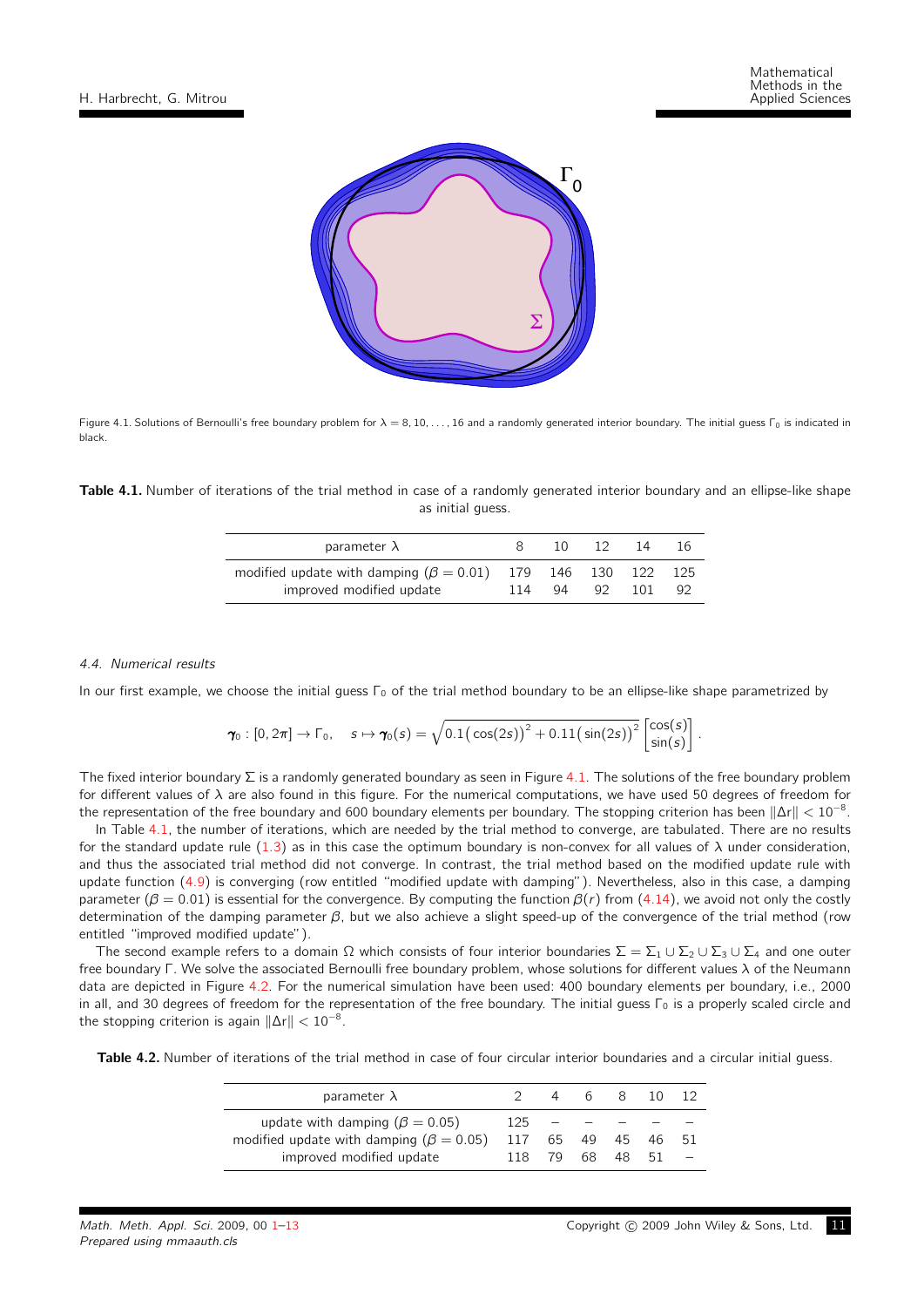<span id="page-12-7"></span>

Figure 4.2. Solutions of Bernoulli's free boundary problem for  $\lambda = 2, 4, \ldots, 10$  and four circular interior boundaries. The circular initial guess Γ<sub>0</sub> is indicated in black.

As it is shown in Table [4.2,](#page-11-3) we achieve convergence for the trial method and for all the chosen values of the parameter  $\lambda$  when the modified update rule [\(4.9\)](#page-10-0) with damping parameter  $\beta = 0.05$  is applied. For the same damping parameter, the standard update rule [\(4.2\)](#page-8-5) converges only for  $\lambda = 2$ , as the optimum boundary is convex for this value. The improved modified update rule shows in this case a behaviour which is similar to that of the modified update rule [\(4.9\)](#page-10-0) with damping parameter.

## <span id="page-12-6"></span>5. Conclusion

In contrast to the trial method which updates according to the Dirichlet data, very few results can be found in the literature about the trial method which updates according to the Neumann data. Here, we elucidated the theoretical background of the latter method and analyzed the Fréchet derivative of the iteration function to study the convergence of the trial method. Furthermore, to the best of our knowledge, we are the first who implemented this trial method and presented numerically results in case of more general boundaries and not only axially symmetric ones. A future perspective of the results of this article is their extension to the three-dimensional case. Then, the described collocation method is not applicable anymore but can be substituted by the Galerkin method, whereas the derivation of the update equations and update rules follows the presented technique in a very similar way. Compared to the trial method which is based on boundary updates according to the Dirichlet data, see [\[9,](#page-13-6) [10,](#page-13-7) [12\]](#page-13-3), the trial method which is based on boundary updates according to the Neumann data requires the computation of much more complicated derivatives. In addition, it turned out to be also numerically less stable. This is not only proved by the present analysis but also observed during the numerical tests by the oscillations which are generated by the update procedure for the free boundary. For these reasons, we strongly believe that valuable results on this trial method have been achieved in this article, with the most important one being the stabilization of the update equation so that the trial method converges also in case of a non-convex optimum free boundary.

## Acknowledgement

The authors acknowledge the support of this research by the DFG priority program SPP 1253 Optimization with PDEs and by the SNF through the project No. 200021 137668.

## <span id="page-12-5"></span>References

- <span id="page-12-1"></span>1. A. Acker, Convergence results for an analytical trial free-boundary method, IMA J. Numer. Anal., 8 (1988), pp. 357–364.
- <span id="page-12-4"></span>2.  $\frac{1}{2}$ , On the geometric form of Bernoulli configurations, Math. Methods Appl. Sci., 10 (1988), pp. 1–14.
- <span id="page-12-2"></span>3. H. W. Alt and L. A. Caffarelli, Existence and regularity for a minimum problem with free boundary, J. Reine Angew. Math., 325 (1981), pp. 105–144.
- <span id="page-12-3"></span>4. A. Beurling, On free-boundary problems for the Laplace equation, Sem. on analytic functions, Inst. Adv. Stud., Princeton (1957), pp. 248–263.
- <span id="page-12-0"></span>5. F. Bouchon, S. Clain, and R. Touzani, Numerical solution of the free boundary Bernoulli problem using a level set formulation, Comput. Methods Appl. Mech. Engrg., 194 (2005), pp. 3934–3948.